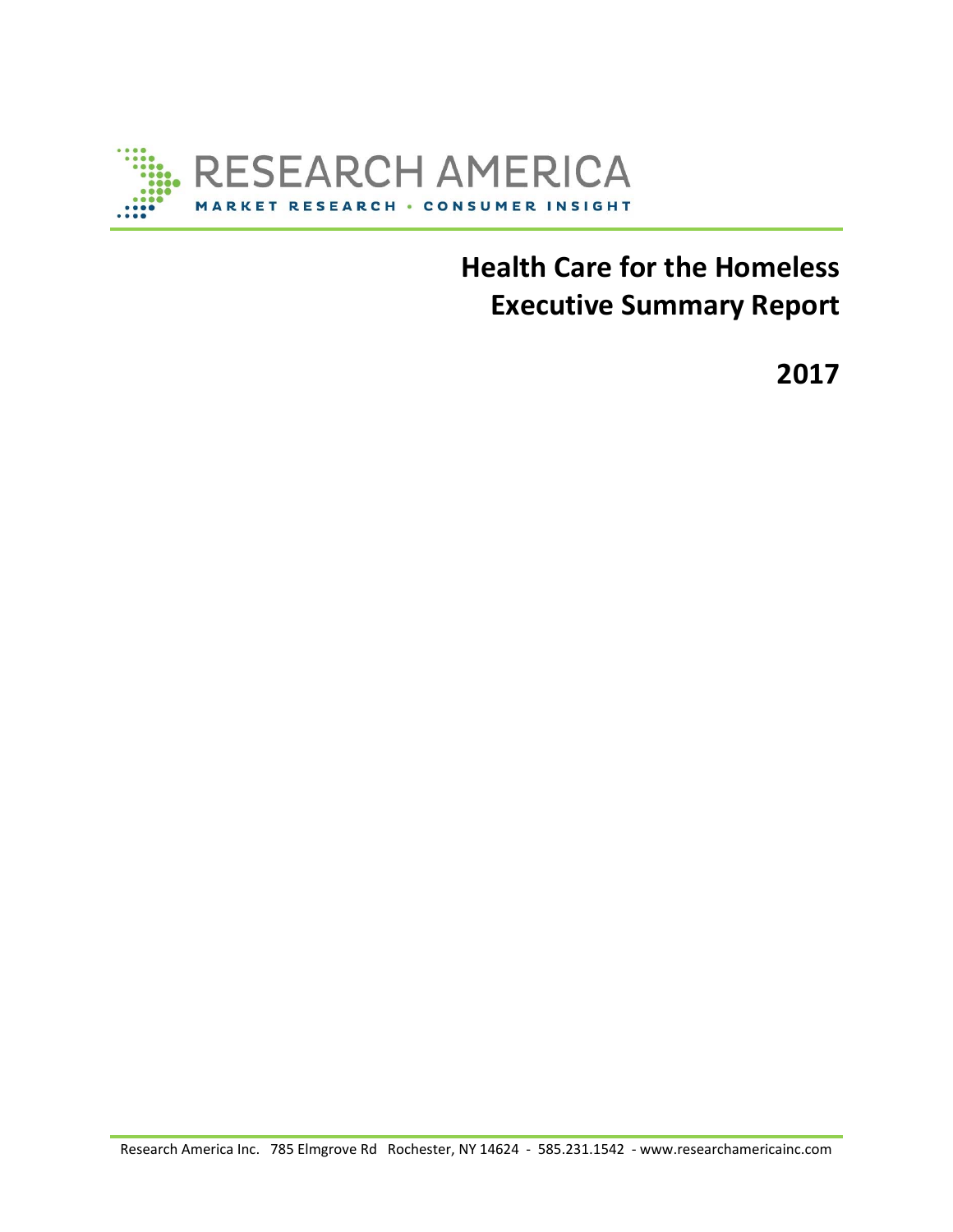# 1.Methodology

The following are the results of an annual patient experience program commissioned by the Health Care for the Homeless. The questions and methodology identical to those of the 2016 with the exception of an additional question added to the web-enabled survey that identified at which location the patient was taking the survey.

This is the summary result of approximately 442, with 272 (62%) completed by telephone and 170 (38%) completed via a web survey on a tablet at the providers' offices. All the surveys were completed between June 2, 2017 and June 29, 2017. A copy of the survey script is included in Appendix A of this report.

The maximum margins of error, calculated at a 95% confidence level, for each site are as follows:

| <b>Clinic Site</b>      |     | <b>Surveys</b> Margin of Error |
|-------------------------|-----|--------------------------------|
| <b>Baltimore County</b> | 103 | 8.7%                           |
| <b>West Baltimore</b>   | 138 | 7.8%                           |
| Fallsway                | 201 | 6.8%                           |

Significance testing throughout the tables in this report is denoted as follows:

- ‐ Column Proportions: Columns Tested (5%): A/B/C Minimum Base: 30 (\*\*), Small Base: 100 (\*) ‐ Column Means:
- Columns Tested (5%): A/B/C
- Minimum Base: 30 (\*\*), Small Base: 100 (\*)

Questions throughout the survey were based on a fully anchored agreement scale.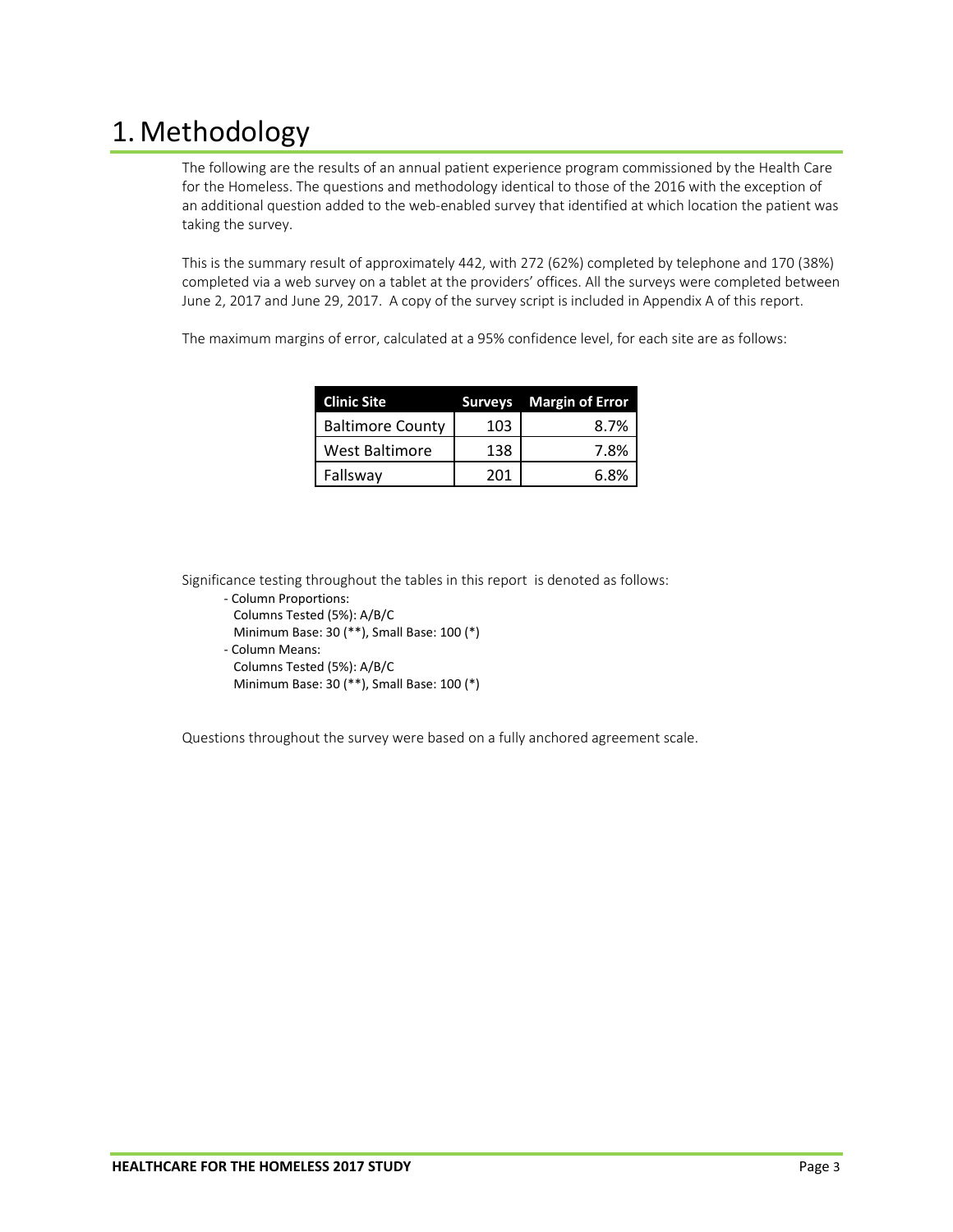### *Clinic Space*

A clear majority of respondents (90%) feel the clinic space is easy to move around in and find where they need to go. 88% of respondents indicated the locations are neat and clean although respondents from the Fallsway location were less likely (83%) to indicate the location was neat and clean as compared to the other two sites.

When asked about bathrooms specifically, the average score was 4.0 out of 5.0 with Baltimore County and West Baltimore coming in at 4.4 and 4.5 respectively. Fallsway was a significantly lower score at 3.5. However, the 4.0 for all sites combined was a significantly higher score than in 2016 at 3.5.

Regarding the respondents feeling comfortable and safe, the overall score was 4.6 with both Baltimore County and West Baltimore scoring 4.8 and Fallsway scoring 4.4.

#### *Client Access*

Convenience of location scored a 4.6. West Baltimore respondents were more likely to indicate the location was convenient (93%) than were Baltimore County (84%) or Fallsway (87%). The clinic hours of operation scored high at a 4.7. Leading the way was West Baltimore with 96% of respondents indicating the convenient as compared to Baltimore County (89%) and Fallsway (88%).

Eighty‐six percent (86%) of respondents indicated they can get to the clinic without missing on the meals or a place to sleep.

Regarding getting an appointment when needed, the average score was 4.2. Fallsway scored significantly lower at 3.9 as opposed to Baltimore County (4.4) and West Baltimore (4.5). Regarding scores for assistance when a provider is unavailable, West Baltimore scored significantly higher (4.6) than the other two sites at 4.2.

On average, 80% of respondents indicated that when they miss an appointment Healthcare for the Homeless still gets the help they need and 71% indicate if they could not get to the clinic staff would figure out how to get them the care they need.

Three out of four respondents (75%) indicated that when they walk into clinic without an appointment the wait time is reasonable and 87% indicate wait time for scheduled appointments is reasonable.

#### *Communication*

Respondents scored 4.6 with regard to Health Care for the Homeless informing them about the services it offers. They scored similarly (4.6) with regard to getting information about their own health care like test results.

Three out of four respondents (75%) indicate that someone from the provider's office returns the phone calls quickly. A slightly higher percentage (77%) indicated they can reach a provider when they need to. 41% of respondents indicated they can reach a provider when the clinic is closed.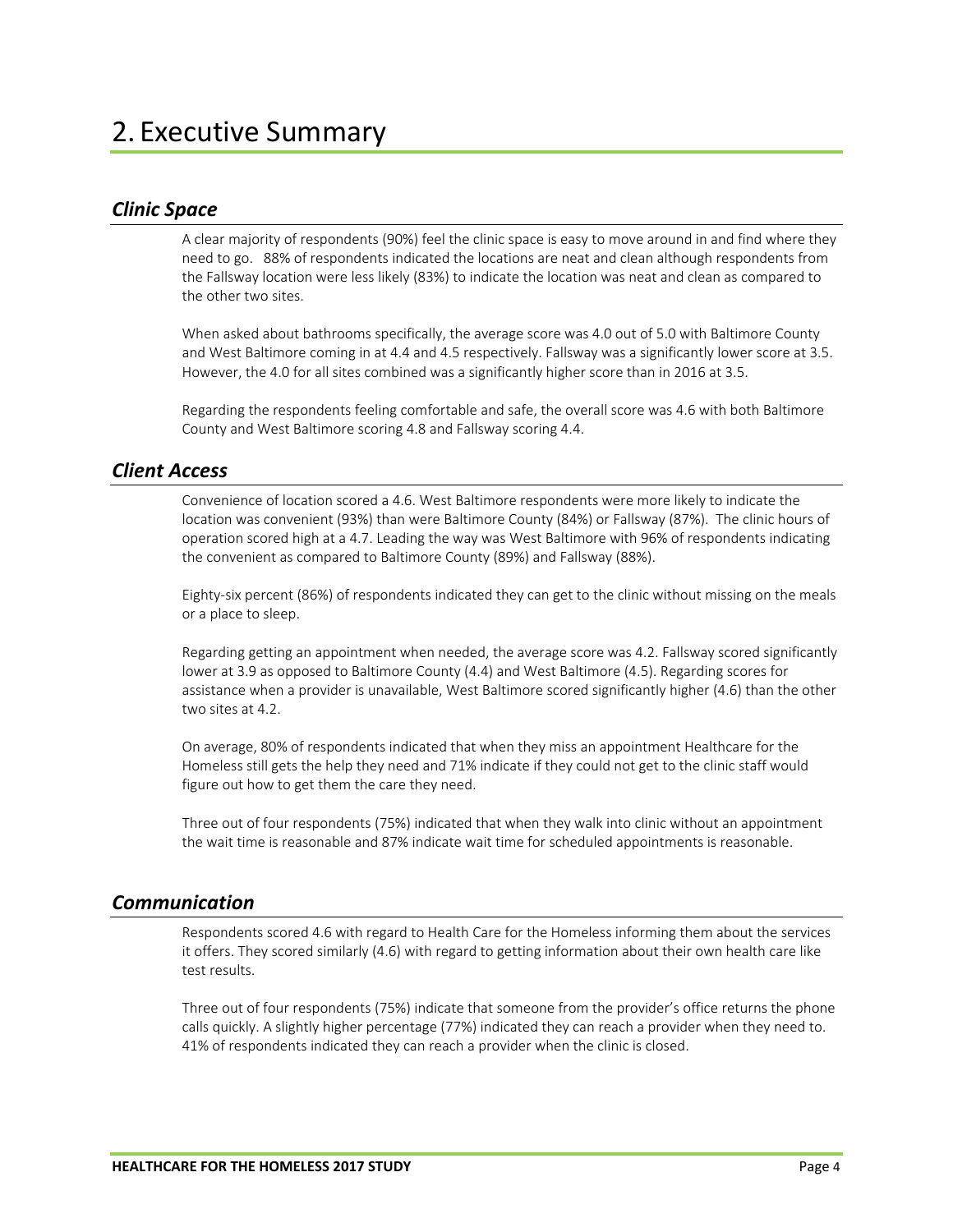When asked about Healthcare for the Homeless staff answering questions in a way that the respondent could understand, the average score was 4.6 with Fallsway scoring significantly lower (4.5) than the other two sites at 4.7 (Baltimore County) and 4.8 (West Baltimore).

#### *Coordination*

Eighty‐six percent (86%) of all respondents surveyed indicated their providers work together to come up with a health care plan that meets their needs. The same percent also indicates their providers refer them to other providers when necessary.

Eighty-three percent (83%) of respondents indicated that the clinic staff make things as easy as possible for them when they are referred to outside services.

## *Provider and Staff Quality*

An overwhelming 90% of all respondents indicated their provider give them good care and treatment. 91% of all respondents indicated provider takes their health concerns seriously, most notably in West Baltimore where 96% of respondents indicated as much.

Eighty‐five percent (85%) of respondents indicated if they and their provider disagreed about something they could work it out.

### *Whole Person*

Eighty‐five percent (85%) of respondents indicated their provider makes sure healthcare decisions and treatment goals fit with the other challenges they have in their lives and 88% indicate their provider tries to get to know them.

Similarly, 85% of respondents indicated Health Care for the Homeless help them gain the skills they need to manage their health care. Scoring slightly lower at 73% was the perception that Health Care for the Homeless tries to help them with things they may need right away like food shelter or clothing.

Ninety‐one percent (91%) of all respondents indicated they feel accepted at Health Care for the Homeless, scoring 4.8 out of 5, and 93% indicate they can be honest with their provider.

Ninety percent (90%) of all respondents believed Health Care for the Homeless keeps their personal information private.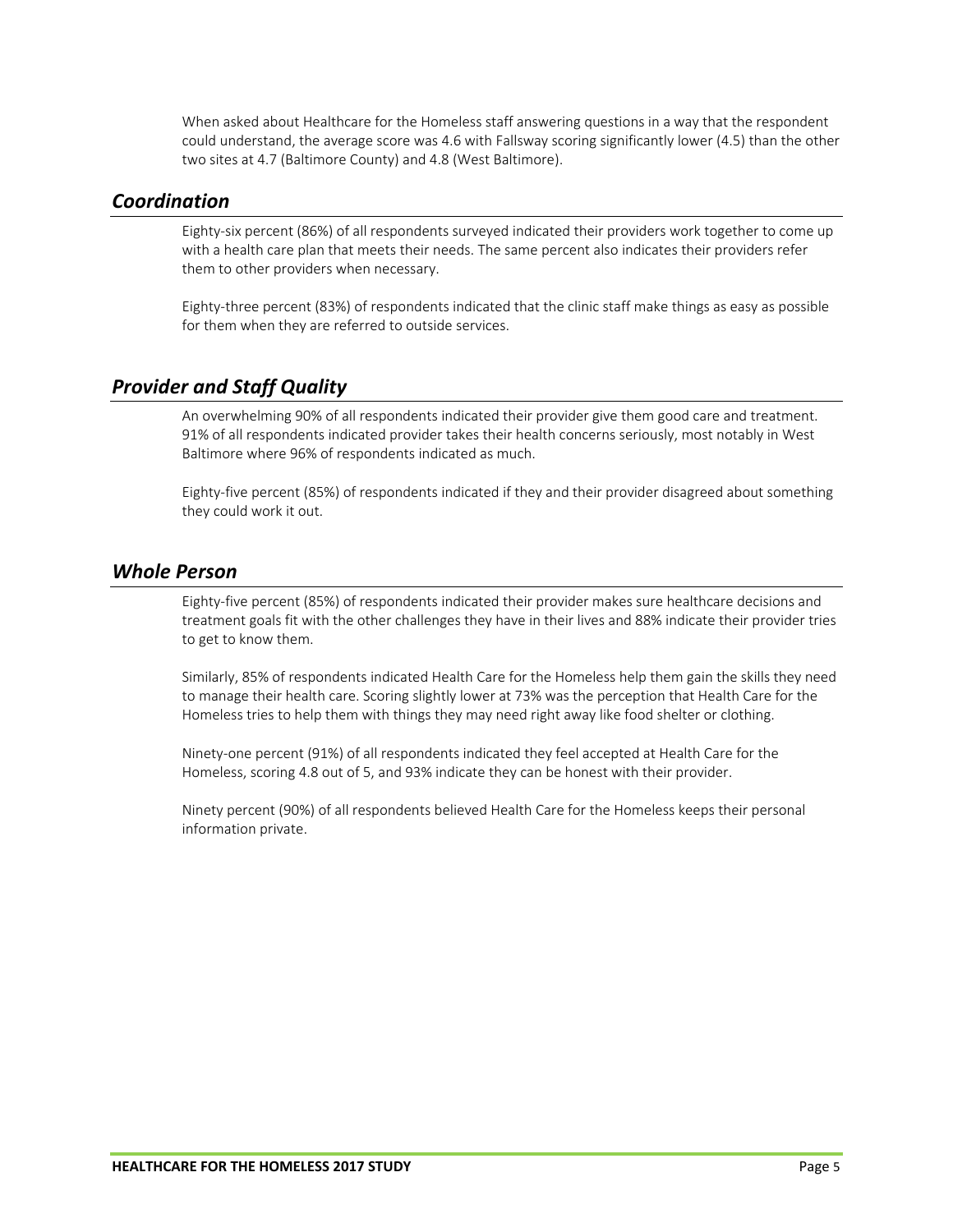# What do you like best about Health Care for the Homeless?

|    | <b>LOCATION</b>         | What do you like best about Health Care for the Homeless?                                                                                                                                                                                                                                                                                                                              |
|----|-------------------------|----------------------------------------------------------------------------------------------------------------------------------------------------------------------------------------------------------------------------------------------------------------------------------------------------------------------------------------------------------------------------------------|
| 1  | <b>Baltimore County</b> | Air conditioning                                                                                                                                                                                                                                                                                                                                                                       |
| 2  | <b>Baltimore County</b> | Allows me to maintain my dignity                                                                                                                                                                                                                                                                                                                                                       |
| 3  | <b>Baltimore County</b> | Amelia Jackson                                                                                                                                                                                                                                                                                                                                                                         |
| 4  | <b>Baltimore County</b> | Amelia Jackson at the Franklin Square office, her bedside manner is amazing. She takes the time<br>to answer every question I have, no matter how minuscule and she makes sure that I understand<br>everything she says. She makes me feel comfortable. She makes me feel like she's the sister I<br>never had. Even if it's just a listening ear, her bedside manner is just amazing. |
| 5  | <b>Baltimore County</b> | Bedside manner                                                                                                                                                                                                                                                                                                                                                                         |
| 6  | <b>Baltimore County</b> | <b>Bigger office</b>                                                                                                                                                                                                                                                                                                                                                                   |
| 7  | <b>Baltimore County</b> | Care                                                                                                                                                                                                                                                                                                                                                                                   |
| 8  | <b>Baltimore County</b> | Care I get                                                                                                                                                                                                                                                                                                                                                                             |
| 9  | <b>Baltimore County</b> | Doctors and staff                                                                                                                                                                                                                                                                                                                                                                      |
| 10 | <b>Baltimore County</b> | Easy to work with                                                                                                                                                                                                                                                                                                                                                                      |
| 11 | <b>Baltimore County</b> | Everything                                                                                                                                                                                                                                                                                                                                                                             |
| 12 | <b>Baltimore County</b> | Everything!                                                                                                                                                                                                                                                                                                                                                                            |
| 13 | <b>Baltimore County</b> | Friendly                                                                                                                                                                                                                                                                                                                                                                               |
| 14 | <b>Baltimore County</b> | Help on what I need                                                                                                                                                                                                                                                                                                                                                                    |
| 15 | <b>Baltimore County</b> | Helps others find food shelter and clothes, help others find things, answer different questions,<br>doesn't let you down                                                                                                                                                                                                                                                               |
| 16 | <b>Baltimore County</b> | I am a new patient and this is my second visit. I was impressed during the last visit how quickly the<br>staff responded to my medical needs. They were very efficient in examining me and providing me<br>with the treatment I needed.                                                                                                                                                |
| 17 | <b>Baltimore County</b> | I am very dissatisfied.                                                                                                                                                                                                                                                                                                                                                                |
| 18 | <b>Baltimore County</b> | I felt welcomed and got the treatment that I needed.                                                                                                                                                                                                                                                                                                                                   |
| 19 | <b>Baltimore County</b> | I have no problems with them.                                                                                                                                                                                                                                                                                                                                                          |
| 20 | <b>Baltimore County</b> | I like everything about them they r there when u need them I luv them for that and they talk and<br>explain what's going on                                                                                                                                                                                                                                                            |
| 21 | <b>Baltimore County</b> | I like everything and they try and help you when they can, they are knowledgeable.                                                                                                                                                                                                                                                                                                     |
| 22 | <b>Baltimore County</b> | I like everything you just said.                                                                                                                                                                                                                                                                                                                                                       |
| 23 | <b>Baltimore County</b> | I like everything. I love the staff that's there. Ms. Judy's been there since I've been going there since<br>2011. They're great.                                                                                                                                                                                                                                                      |
| 24 | <b>Baltimore County</b> | I like my doctor, Dr. Tobie-Lynn Smith.                                                                                                                                                                                                                                                                                                                                                |
| 25 | <b>Baltimore County</b> | I like the care that they provide especially the one in Baltimore county.                                                                                                                                                                                                                                                                                                              |
| 26 | <b>Baltimore County</b> | I like the convenience.                                                                                                                                                                                                                                                                                                                                                                |
| 27 | <b>Baltimore County</b> | I like the fact that they always took care of me. When I need something, they pointed me in the right<br>direction.                                                                                                                                                                                                                                                                    |
| 28 | <b>Baltimore County</b> | I like their attitude. You are treated with respect. I'm a veteran. I choose to go there rather than the<br>VA. At the VA I'm only a number.                                                                                                                                                                                                                                           |
| 29 | <b>Baltimore County</b> | I like their honesty.                                                                                                                                                                                                                                                                                                                                                                  |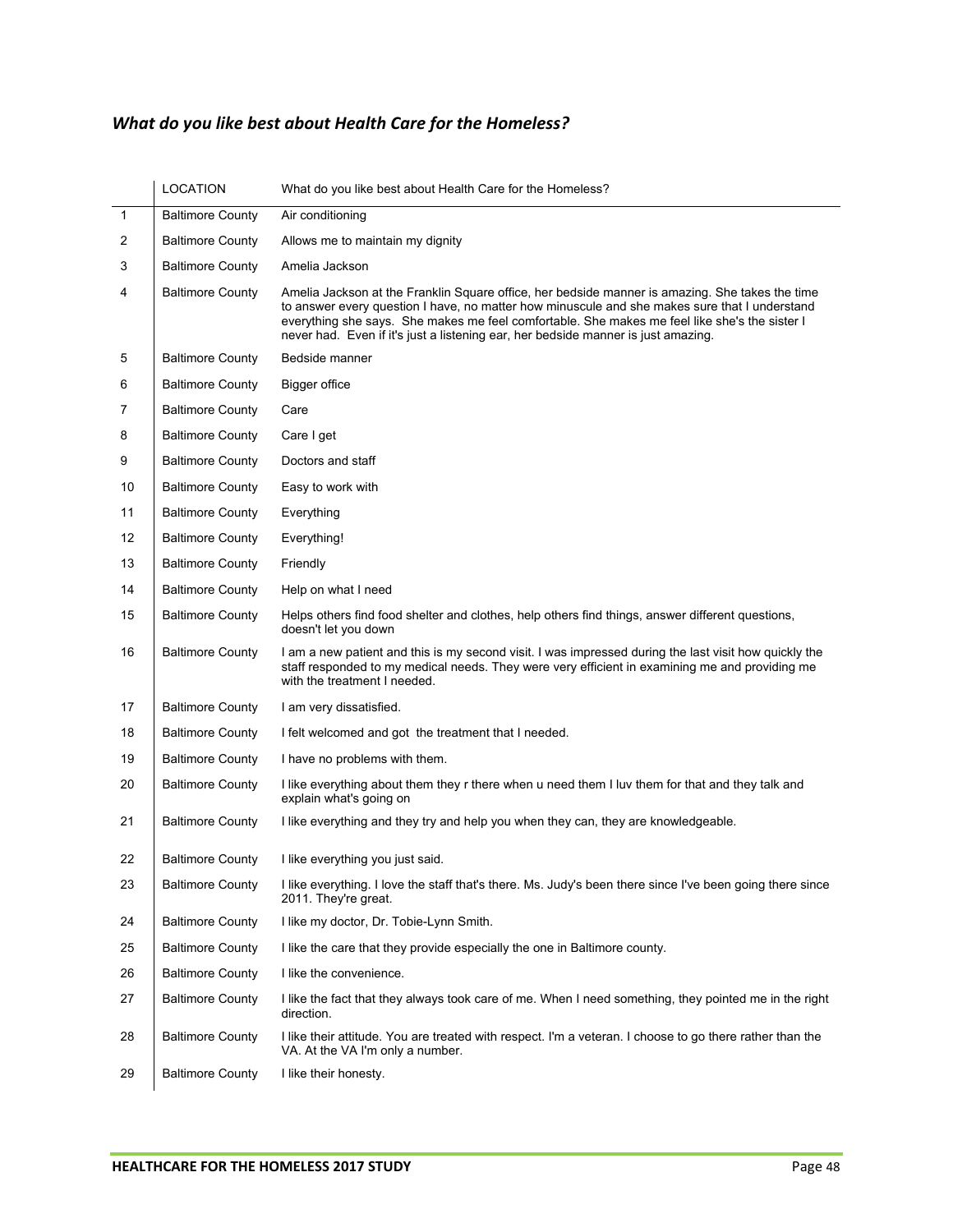| 30 | <b>Baltimore County</b> | I really love my doctor, I would rate her a ten. I like that if she's not available, I can still see another<br>doctor. They always make you feel special when you come in. People come in dirty and stuff like<br>that and they still treat you good. They still take care of you and don't treat you any differently and<br>that's really important to me. |
|----|-------------------------|--------------------------------------------------------------------------------------------------------------------------------------------------------------------------------------------------------------------------------------------------------------------------------------------------------------------------------------------------------------|
| 31 | <b>Baltimore County</b> | I would say that it's right there when you're at the shelter.                                                                                                                                                                                                                                                                                                |
| 32 | <b>Baltimore County</b> | it helps people.                                                                                                                                                                                                                                                                                                                                             |
| 33 | <b>Baltimore County</b> | It is very convenient and is very beneficial to my current living situation.                                                                                                                                                                                                                                                                                 |
| 34 | <b>Baltimore County</b> | It takes care of me!                                                                                                                                                                                                                                                                                                                                         |
| 35 | <b>Baltimore County</b> | It was convenient                                                                                                                                                                                                                                                                                                                                            |
| 36 | <b>Baltimore County</b> | IT WAS CONVENIENT AND I GOT ALL THE SERVICES I NEEDED IN ONE SHOT                                                                                                                                                                                                                                                                                            |
| 37 | <b>Baltimore County</b> | It's free                                                                                                                                                                                                                                                                                                                                                    |
| 38 | <b>Baltimore County</b> | It's a necessary convenience.                                                                                                                                                                                                                                                                                                                                |
| 39 | <b>Baltimore County</b> | It's the staff, the programs, the help provided, and the resources.                                                                                                                                                                                                                                                                                          |
| 40 | <b>Baltimore County</b> | Kindness of staff                                                                                                                                                                                                                                                                                                                                            |
| 41 | <b>Baltimore County</b> | My doctor                                                                                                                                                                                                                                                                                                                                                    |
| 42 | <b>Baltimore County</b> | My doctor                                                                                                                                                                                                                                                                                                                                                    |
| 43 | <b>Baltimore County</b> | My doctor - if she sees a problem with me, she helps me. She tells me everything that I need to do.<br>She is concerned about me.                                                                                                                                                                                                                            |
| 44 | <b>Baltimore County</b> | My doctor and all staff                                                                                                                                                                                                                                                                                                                                      |
| 45 | <b>Baltimore County</b> | Need more. Doctor                                                                                                                                                                                                                                                                                                                                            |
| 46 | <b>Baltimore County</b> | None                                                                                                                                                                                                                                                                                                                                                         |
| 47 | <b>Baltimore County</b> | Nothing.                                                                                                                                                                                                                                                                                                                                                     |
| 48 | <b>Baltimore County</b> | Outgoing staff,                                                                                                                                                                                                                                                                                                                                              |
| 49 | <b>Baltimore County</b> | Quick service                                                                                                                                                                                                                                                                                                                                                |
| 50 | <b>Baltimore County</b> | Quiet                                                                                                                                                                                                                                                                                                                                                        |
| 51 | <b>Baltimore County</b> | Si me encanta                                                                                                                                                                                                                                                                                                                                                |
| 52 | <b>Baltimore County</b> | Spendable. They be there when you need them.                                                                                                                                                                                                                                                                                                                 |
| 53 | <b>Baltimore County</b> | That they are there in the spirit of service.                                                                                                                                                                                                                                                                                                                |
| 54 | <b>Baltimore County</b> | The access to health care.                                                                                                                                                                                                                                                                                                                                   |
| 55 | <b>Baltimore County</b> | The care and compassion that my doctor and staff has.                                                                                                                                                                                                                                                                                                        |
| 56 | <b>Baltimore County</b> | The care but are limited in time                                                                                                                                                                                                                                                                                                                             |
| 57 | <b>Baltimore County</b> | The criteria for being seen there was not too rigid. I don't have health insurance and was employed<br>part-time. It was easy, fast and comfortable.                                                                                                                                                                                                         |
| 58 | <b>Baltimore County</b> | The doctor and staff are very knowledgeable and helpful!                                                                                                                                                                                                                                                                                                     |
| 59 | <b>Baltimore County</b> | The fact that try to help you and they are there and are involved and help anybody that needs help.                                                                                                                                                                                                                                                          |
| 60 | <b>Baltimore County</b> | The friendliness from the staff.                                                                                                                                                                                                                                                                                                                             |
| 61 | <b>Baltimore County</b> | The health care they give me.                                                                                                                                                                                                                                                                                                                                |
| 62 | <b>Baltimore County</b> | The location and the hours that they can fit me in.                                                                                                                                                                                                                                                                                                          |
| 63 | <b>Baltimore County</b> | The location is convenient.                                                                                                                                                                                                                                                                                                                                  |
| 64 | <b>Baltimore County</b> | The nurses helped me the most, the intake coordinator, Judy, was a big help.                                                                                                                                                                                                                                                                                 |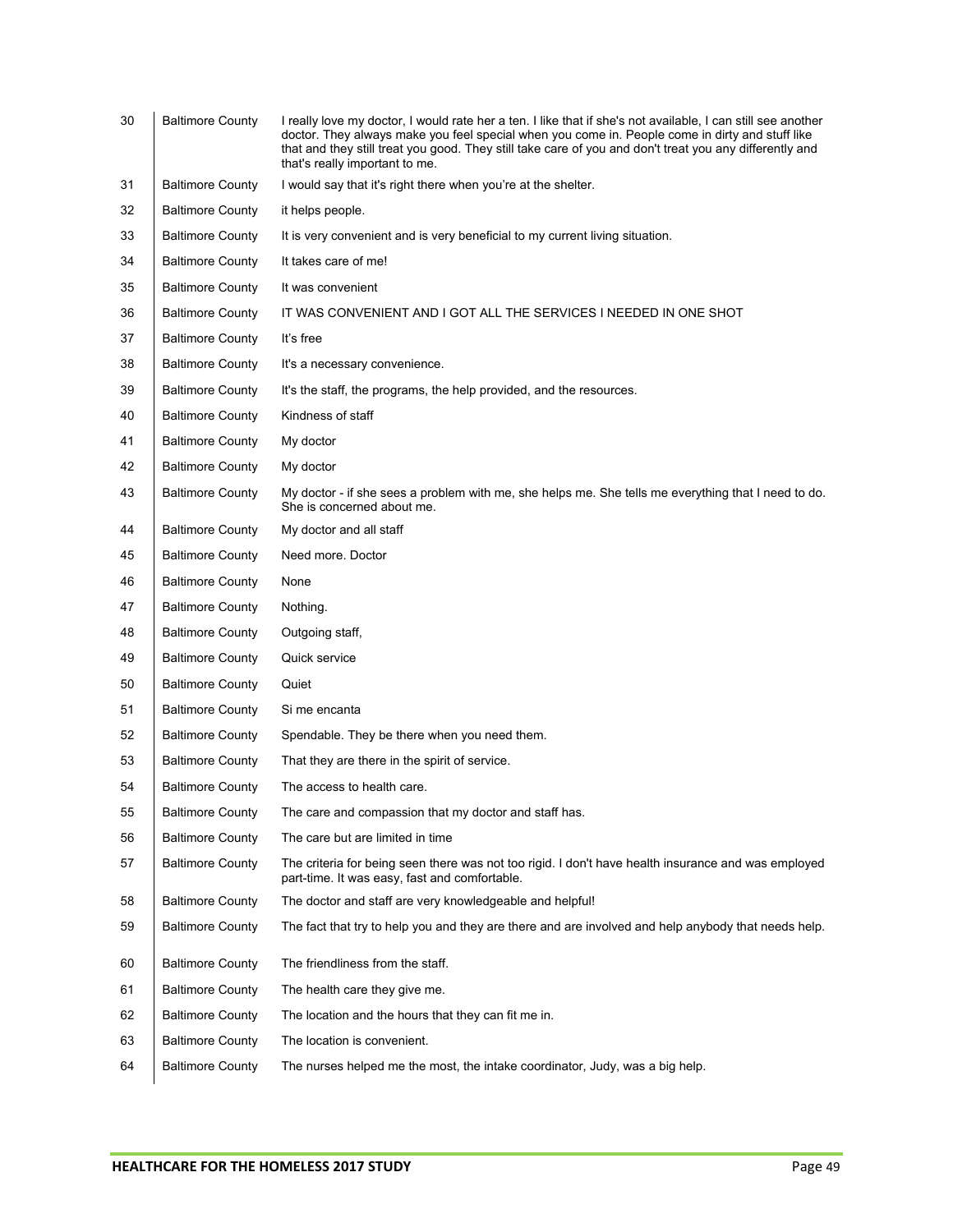| 65 | <b>Baltimore County</b> | The office I go to is a very small space, but they seem to get the job done, and they all have helpful<br>personalities.                                                                                                                                                                                |
|----|-------------------------|---------------------------------------------------------------------------------------------------------------------------------------------------------------------------------------------------------------------------------------------------------------------------------------------------------|
| 66 | <b>Baltimore County</b> | The people are super nice.                                                                                                                                                                                                                                                                              |
| 67 | <b>Baltimore County</b> | The people treat me good, they smile, they laugh, we can talk about stuff on the news! They are<br>usually playing good music!                                                                                                                                                                          |
| 68 | <b>Baltimore County</b> | The people. I like the doctors and the technician and the receptionist. They're just nice people.                                                                                                                                                                                                       |
| 69 | <b>Baltimore County</b> | The providers are nice and easy to talk to about any concerns.                                                                                                                                                                                                                                          |
| 70 | <b>Baltimore County</b> | The providers. The staff is professional and try to help with all your needs.                                                                                                                                                                                                                           |
| 71 | <b>Baltimore County</b> | The service, personality, and environment.                                                                                                                                                                                                                                                              |
| 72 | <b>Baltimore County</b> | The staff                                                                                                                                                                                                                                                                                               |
| 73 | <b>Baltimore County</b> | The staff and how clean and organized they are and they always work with you to work through any<br>difficulties that one may have.                                                                                                                                                                     |
| 74 | <b>Baltimore County</b> | The staff is so nice                                                                                                                                                                                                                                                                                    |
| 75 | <b>Baltimore County</b> | The staffing, don't have to sit around and wait                                                                                                                                                                                                                                                         |
| 76 | <b>Baltimore County</b> | The wait time is reasonable and it's not overcrowded                                                                                                                                                                                                                                                    |
| 77 | <b>Baltimore County</b> | There involvement with other outreach programs that help the homeless                                                                                                                                                                                                                                   |
| 78 | <b>Baltimore County</b> | They are polite and pleasant. Everyone is nice.                                                                                                                                                                                                                                                         |
| 79 | <b>Baltimore County</b> | They are there when I need them.                                                                                                                                                                                                                                                                        |
| 80 | <b>Baltimore County</b> | They are usually very friendly.                                                                                                                                                                                                                                                                         |
| 81 | <b>Baltimore County</b> | They are very helpful and it's convenient.                                                                                                                                                                                                                                                              |
| 82 | <b>Baltimore County</b> | They are very pleasant and nice.                                                                                                                                                                                                                                                                        |
| 83 | <b>Baltimore County</b> | They care                                                                                                                                                                                                                                                                                               |
| 84 | <b>Baltimore County</b> | They don't turn you away, regardless of your situation. Healthcare, living arrangements, they don't<br>turn you away. It is excellent service. I go to the one at Franklin Square and the lady who answers<br>the phone is excellent. My doctor's name is Amelia Jackson. She helps me with everything. |
| 85 | <b>Baltimore County</b> | They give me the help that I need.                                                                                                                                                                                                                                                                      |
| 86 | <b>Baltimore County</b> | They help me get my health back. I've never had a provider as good as this. They go above and<br>beyond.                                                                                                                                                                                                |
| 87 | <b>Baltimore County</b> | They looked out for me and made sure I had everything I needed.                                                                                                                                                                                                                                         |
| 88 | <b>Baltimore County</b> | They made sure my health was ok, and attended to my needs and they help with housing right<br>away.                                                                                                                                                                                                     |
| 89 | <b>Baltimore County</b> | They provide my needs                                                                                                                                                                                                                                                                                   |
| 90 | <b>Baltimore County</b> | They take care of my needs pretty much.                                                                                                                                                                                                                                                                 |
| 91 | <b>Baltimore County</b> | They take the service seriously.                                                                                                                                                                                                                                                                        |
| 92 | <b>Baltimore County</b> | They were willing to see me and help with some of my medications                                                                                                                                                                                                                                        |
| 93 | <b>Baltimore County</b> | They're friendly, they care, and they've helped me out a number of times. They cured my toenail<br>fungus.                                                                                                                                                                                              |
| 94 | <b>Baltimore County</b> | They're friendly.                                                                                                                                                                                                                                                                                       |
| 95 | <b>Baltimore County</b> | They're help good                                                                                                                                                                                                                                                                                       |
| 96 | <b>Baltimore County</b> | They're there when I need them.                                                                                                                                                                                                                                                                         |
| 97 | <b>Baltimore County</b> | They're warm and empathetic. They are very caring and they're professional.                                                                                                                                                                                                                             |
| 98 | <b>Baltimore County</b> | They've helped me. Every doctor I went to has helped and referred me to someone else if<br>necessary.                                                                                                                                                                                                   |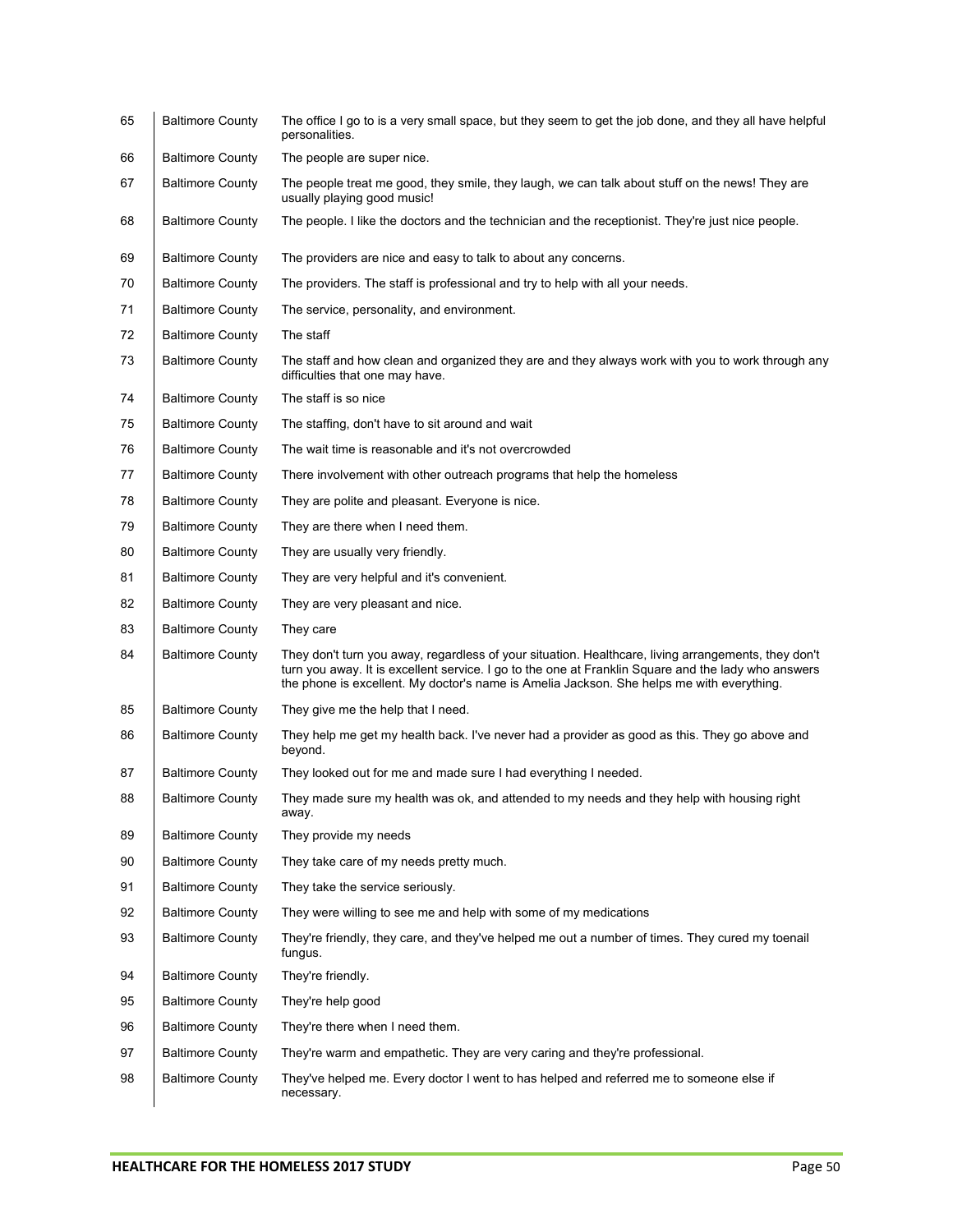| 99  | <b>Baltimore County</b> | This is my first time here                                                                                                                                                                                                                                |
|-----|-------------------------|-----------------------------------------------------------------------------------------------------------------------------------------------------------------------------------------------------------------------------------------------------------|
| 100 | <b>Baltimore County</b> | Treat me like a person                                                                                                                                                                                                                                    |
| 101 | <b>Baltimore County</b> | Very good for me good people and good doctor Ian very pleased                                                                                                                                                                                             |
| 102 | <b>Baltimore County</b> | Whenever I didn't have any health insurance, I could go to Health Care for the Homeless.                                                                                                                                                                  |
| 103 | <b>Baltimore County</b> | Art group!                                                                                                                                                                                                                                                |
| 104 | Fallsway                | Availabity                                                                                                                                                                                                                                                |
| 105 | Fallsway                | Awareness of client's addictions                                                                                                                                                                                                                          |
| 106 | Fallsway                | Broad range of services                                                                                                                                                                                                                                   |
| 107 | Fallsway                | Care                                                                                                                                                                                                                                                      |
| 108 | Fallsway                | Convenient location                                                                                                                                                                                                                                       |
| 109 | Fallsway                | Easy access, friendly atmosphere, courteous staff                                                                                                                                                                                                         |
| 110 | Fallsway                | Easy access.                                                                                                                                                                                                                                              |
| 111 | Fallsway                | Everything. Al the things they have done for me housing doctors and anything                                                                                                                                                                              |
| 112 | Fallsway                | Everything                                                                                                                                                                                                                                                |
| 113 | Fallsway                | Everything                                                                                                                                                                                                                                                |
| 114 | Fallsway                | Everything is fine.                                                                                                                                                                                                                                       |
| 115 | Fallsway                | Everything they do for me                                                                                                                                                                                                                                 |
| 116 | Fallsway                | Everything, healthcare has given me my life back. The staff here is exceptionally kind,<br>compassionate. They make u feel like u ,truly have people that care and that u have a family that<br>cares                                                     |
| 117 | Fallsway                | Everything.                                                                                                                                                                                                                                               |
| 118 | Fallsway                | Everything                                                                                                                                                                                                                                                |
| 119 | Fallsway                | Free                                                                                                                                                                                                                                                      |
| 120 |                         |                                                                                                                                                                                                                                                           |
|     | Fallsway                | Friendly staff                                                                                                                                                                                                                                            |
| 121 | Fallsway                | Gogo                                                                                                                                                                                                                                                      |
| 122 | Fallsway                | Good response                                                                                                                                                                                                                                             |
| 123 | Fallsway                | Hours                                                                                                                                                                                                                                                     |
| 124 | Fallsway                | Housing                                                                                                                                                                                                                                                   |
| 125 | Fallsway                | How they operate and help people.                                                                                                                                                                                                                         |
| 126 | Fallsway                | I can go to the doctor if I need help.                                                                                                                                                                                                                    |
| 127 | Fallsway                | I can seat here even if I don't have an appointment                                                                                                                                                                                                       |
| 128 | Fallsway                | I can walk in and receive the information and care I need, without much of a hassle. If someone<br>doesn't understand what I'm trying to explain, they will have someone sit with me to see what I'm<br>trying to relay. They try to get the help I need. |
| 129 | Fallsway                | I don't like them at all. they didn't do anything to help me.                                                                                                                                                                                             |
| 130 | Fallsway                | I don't understand or know                                                                                                                                                                                                                                |
| 131 | Fallsway                | I get good help.                                                                                                                                                                                                                                          |
| 132 | Fallsway                | I get the treatment that I could not otherwise afford.                                                                                                                                                                                                    |
| 133 | Fallsway                | I guess it's my doctor specifically, Ms. Elizabeth.                                                                                                                                                                                                       |
| 134 | Fallsway                | I have a team and they work together                                                                                                                                                                                                                      |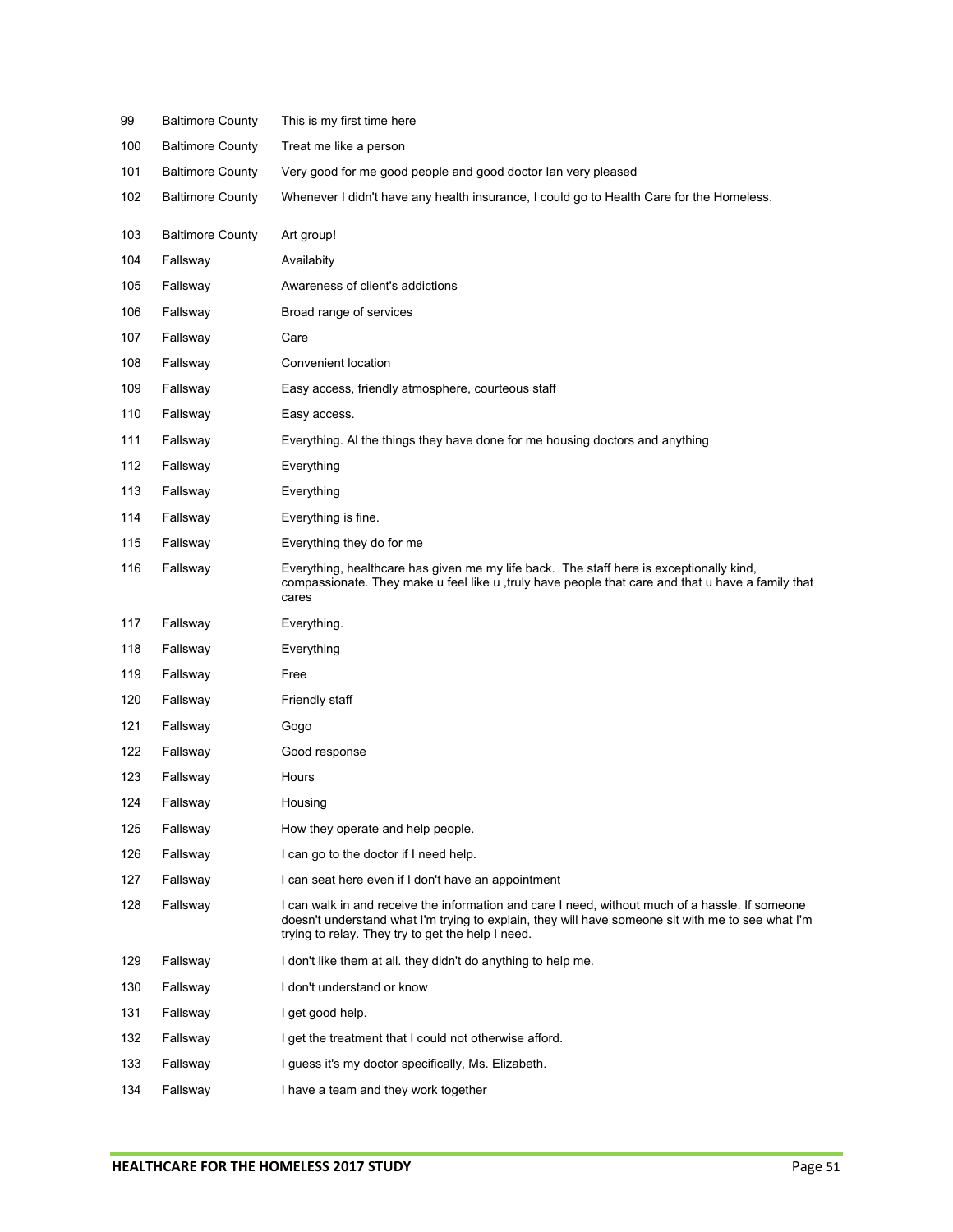| 135 | Fallsway | I just like it.                                                                                                                                                                                                                       |
|-----|----------|---------------------------------------------------------------------------------------------------------------------------------------------------------------------------------------------------------------------------------------|
| 136 | Fallsway | I know for a fact that some caseworkers go. Far and beyond to help a friend of mine, that's what<br>made me sign up                                                                                                                   |
| 137 | Fallsway | I like everything about them. They are very well organized.                                                                                                                                                                           |
| 138 | Fallsway | I like everything, they treat me well and I trust them.                                                                                                                                                                               |
| 139 | Fallsway | I like how the people at the clinic treat you regardless of your condition or race.                                                                                                                                                   |
| 140 | Fallsway | I like how they see me quickly when I have an appointment.                                                                                                                                                                            |
| 141 | Fallsway | I like how they treat me and how they are always willing to help.                                                                                                                                                                     |
| 142 | Fallsway | I like how they treat you.                                                                                                                                                                                                            |
| 143 | Fallsway | I like it all, they help me with anything I need help in.                                                                                                                                                                             |
| 144 | Fallsway | I like my provider.                                                                                                                                                                                                                   |
| 145 | Fallsway | I like my providers that I have.                                                                                                                                                                                                      |
| 146 | Fallsway | I like nothing.                                                                                                                                                                                                                       |
| 147 | Fallsway | I like that I can get done my procedures done for free here and I can get all the health care that I<br>need help with here                                                                                                           |
| 148 | Fallsway | I like that it is convenient. The people there really do care about you.                                                                                                                                                              |
| 149 | Fallsway | I like that it's an "open door" policy. It's a one-stop shop. They help with whatever you need. One<br>time I lost my ID and they helped me get another one. They also help with food stamps and other<br>benefits.                   |
| 150 | Fallsway | I like that it's quick and fast to get waited on.                                                                                                                                                                                     |
| 151 | Fallsway | I like that they are at least in existence.                                                                                                                                                                                           |
| 152 | Fallsway | I like that they are there!                                                                                                                                                                                                           |
| 153 | Fallsway | I like that they really help the people in need, with therapy and everything.                                                                                                                                                         |
| 154 | Fallsway | I like the attention they give me.                                                                                                                                                                                                    |
| 155 | Fallsway | I like the care my provider gives me.                                                                                                                                                                                                 |
| 156 | Fallsway | I like the convenience of service and when I needed help, I got it.                                                                                                                                                                   |
| 157 | Fallsway | I like the doctor and the people there always look out for me.                                                                                                                                                                        |
| 158 | Fallsway | I like the fact that they can help you with a one day service. You have to know what to do as far as<br>coming early because they only take a certain amount of people.                                                               |
| 159 | Fallsway | I like the fact that they help you with what you need.                                                                                                                                                                                |
| 160 | Fallsway | I like the food on the holidays.                                                                                                                                                                                                      |
| 161 | Fallsway | I like the friendliness and respect they give us.                                                                                                                                                                                     |
| 162 | Fallsway | I like the front desk staff, they are really nice. The doctors don't give me that much attention though.                                                                                                                              |
| 163 | Fallsway | I like the service and my primary care doctor.                                                                                                                                                                                        |
| 164 | Fallsway | I like the staff. The staff is caring and concerned. They've helped me out a lot. I feel accepted there.<br>It's open seven days a week. The pharmacy is right next door. I just really appreciate everything<br>they've done for me. |
| 165 | Fallsway | I like the way I am treated whenever I need services                                                                                                                                                                                  |
| 166 | Fallsway | I like the way it is set up as far as checking in and being seen I also like that the building is kept<br>clean and security stays on point                                                                                           |
| 167 | Fallsway | I like the whole building. Everything is one place.                                                                                                                                                                                   |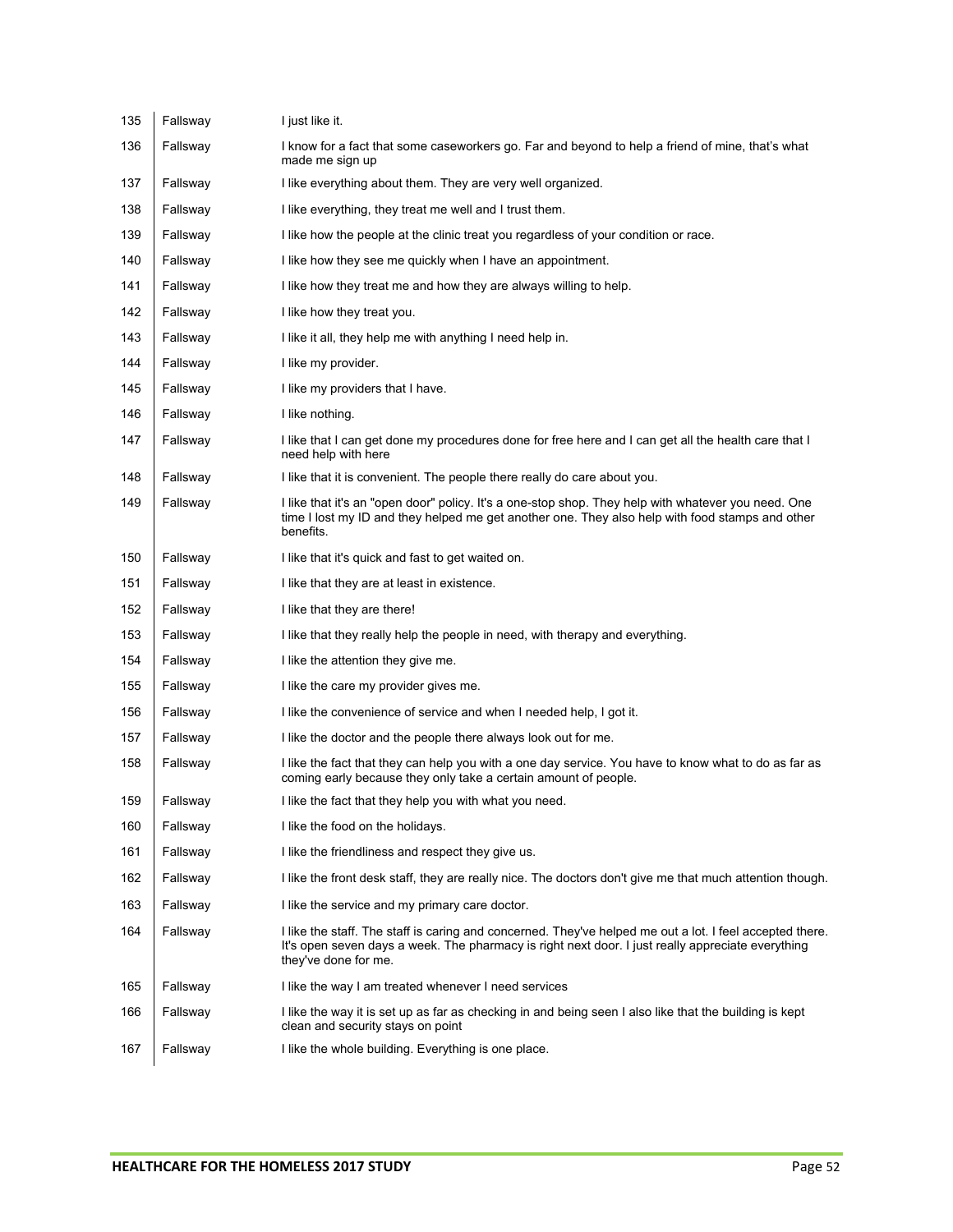| 168 | Fallsway | I love HCH I choose to recognize my treatment team Dr. Gilman & Justin, I've been stable for quite a<br>while with my mental health, a little over a month ago I had 2 nervous breakdowns n knew my<br>mental health was deteriorating rapidly, I didn't want it to affect my recovery when I recognized this I<br>contacted my above providers and was able to start a more intense therapy plan then I was on<br>which was once per month only with my psych/I've been coming here for 2&1/2yrs n also have<br>6&1/2yrs clean, my treatment here is an important part of my always evolving recovery process/l<br>can be honest with my psych n therapist/when I was in a crisis I received a call back from therapist<br>in less than 10 mins n he gave me an apt within the hour/my providers care about me as a person<br>unlike other facilities where u feel like just another client # / I feel like I'm listened to for my individual<br>needs no matter how much time or changes we need to make this is the first mental health provider<br>where I feel like my treatment is always evolving around me and my progressions or regressions as<br>opposed to feeling at other facilities like the dr n therapist are only reading from a scripted list of<br>responses. / I could go on but those are what comes to mind right now HCH & my treatment team is<br>wonderful I couldn't ask for anything better. |
|-----|----------|--------------------------------------------------------------------------------------------------------------------------------------------------------------------------------------------------------------------------------------------------------------------------------------------------------------------------------------------------------------------------------------------------------------------------------------------------------------------------------------------------------------------------------------------------------------------------------------------------------------------------------------------------------------------------------------------------------------------------------------------------------------------------------------------------------------------------------------------------------------------------------------------------------------------------------------------------------------------------------------------------------------------------------------------------------------------------------------------------------------------------------------------------------------------------------------------------------------------------------------------------------------------------------------------------------------------------------------------------------------------------------------------------------------------------|
| 169 | Fallsway | I love pediatrics. Pediatrics is awesome. Judy is awesome, Deirdre is awesome. My son has a<br>horrible skin issue that comes and goes. When it flares up, she sends him to a dermatologist.<br>Deidre is good at making phone calls. She makes sure you can get there with the children.<br>Pediatrics is definitely awesome. They also have family services that have birth control and things<br>like that. That's awesome as well.                                                                                                                                                                                                                                                                                                                                                                                                                                                                                                                                                                                                                                                                                                                                                                                                                                                                                                                                                                                   |
| 170 | Fallsway | I think they do a good job and I am happy with them                                                                                                                                                                                                                                                                                                                                                                                                                                                                                                                                                                                                                                                                                                                                                                                                                                                                                                                                                                                                                                                                                                                                                                                                                                                                                                                                                                      |
| 171 | Fallsway | I wasn't judged and I was kind of like in and out. She was up front about what she could help me<br>with and resources.                                                                                                                                                                                                                                                                                                                                                                                                                                                                                                                                                                                                                                                                                                                                                                                                                                                                                                                                                                                                                                                                                                                                                                                                                                                                                                  |
| 172 | Fallsway | If you can't get a regular doctor's appointment quickly, you can go there. I like that you can go there.                                                                                                                                                                                                                                                                                                                                                                                                                                                                                                                                                                                                                                                                                                                                                                                                                                                                                                                                                                                                                                                                                                                                                                                                                                                                                                                 |
| 173 | Fallsway | I'm just here                                                                                                                                                                                                                                                                                                                                                                                                                                                                                                                                                                                                                                                                                                                                                                                                                                                                                                                                                                                                                                                                                                                                                                                                                                                                                                                                                                                                            |
| 174 | Fallsway | Immediate services                                                                                                                                                                                                                                                                                                                                                                                                                                                                                                                                                                                                                                                                                                                                                                                                                                                                                                                                                                                                                                                                                                                                                                                                                                                                                                                                                                                                       |
| 175 | Fallsway | It good now                                                                                                                                                                                                                                                                                                                                                                                                                                                                                                                                                                                                                                                                                                                                                                                                                                                                                                                                                                                                                                                                                                                                                                                                                                                                                                                                                                                                              |
| 176 | Fallsway | It's a good cause and purpose. Who else is going to do it?                                                                                                                                                                                                                                                                                                                                                                                                                                                                                                                                                                                                                                                                                                                                                                                                                                                                                                                                                                                                                                                                                                                                                                                                                                                                                                                                                               |
| 177 | Fallsway | It's a nice place to go, and the people are nice, and friendly.                                                                                                                                                                                                                                                                                                                                                                                                                                                                                                                                                                                                                                                                                                                                                                                                                                                                                                                                                                                                                                                                                                                                                                                                                                                                                                                                                          |
| 178 | Fallsway | It's a place to go to handle your business.                                                                                                                                                                                                                                                                                                                                                                                                                                                                                                                                                                                                                                                                                                                                                                                                                                                                                                                                                                                                                                                                                                                                                                                                                                                                                                                                                                              |
| 179 | Fallsway | it's convenient, and I like the doctors, and my child's doctor for the past two years is really great                                                                                                                                                                                                                                                                                                                                                                                                                                                                                                                                                                                                                                                                                                                                                                                                                                                                                                                                                                                                                                                                                                                                                                                                                                                                                                                    |
| 180 | Fallsway | It's convenient. There's a lot of people to help you.                                                                                                                                                                                                                                                                                                                                                                                                                                                                                                                                                                                                                                                                                                                                                                                                                                                                                                                                                                                                                                                                                                                                                                                                                                                                                                                                                                    |
| 181 | Fallsway | It's good to have something like this for the homeless. The services are sometimes unprofessional.<br>Things are just too chaotic. There is just too much going on there for me.                                                                                                                                                                                                                                                                                                                                                                                                                                                                                                                                                                                                                                                                                                                                                                                                                                                                                                                                                                                                                                                                                                                                                                                                                                         |
| 182 | Fallsway | It's nice here                                                                                                                                                                                                                                                                                                                                                                                                                                                                                                                                                                                                                                                                                                                                                                                                                                                                                                                                                                                                                                                                                                                                                                                                                                                                                                                                                                                                           |
| 183 | Fallsway | It's the attitude, the way they try to come up with a solution for any problem you present. They bend<br>over backwards to try to help.                                                                                                                                                                                                                                                                                                                                                                                                                                                                                                                                                                                                                                                                                                                                                                                                                                                                                                                                                                                                                                                                                                                                                                                                                                                                                  |
| 184 | Fallsway | I've been coming here for eight years d                                                                                                                                                                                                                                                                                                                                                                                                                                                                                                                                                                                                                                                                                                                                                                                                                                                                                                                                                                                                                                                                                                                                                                                                                                                                                                                                                                                  |
| 185 | Fallsway | la atencion que tienen con los pacientes es Buena y te ayudan en lo que necesites la atencion es<br>rapida.                                                                                                                                                                                                                                                                                                                                                                                                                                                                                                                                                                                                                                                                                                                                                                                                                                                                                                                                                                                                                                                                                                                                                                                                                                                                                                              |
| 186 | Fallsway | Mr. Justin Shea shows total concern, keeps things open for me and tries to get me the help I need<br>and is patient. He calms me down and sticks with me.                                                                                                                                                                                                                                                                                                                                                                                                                                                                                                                                                                                                                                                                                                                                                                                                                                                                                                                                                                                                                                                                                                                                                                                                                                                                |
| 187 | Fallsway | My counselor Mr Clark                                                                                                                                                                                                                                                                                                                                                                                                                                                                                                                                                                                                                                                                                                                                                                                                                                                                                                                                                                                                                                                                                                                                                                                                                                                                                                                                                                                                    |
| 188 | Fallsway | My doctor there is Dr. Tyler Cornell. She is one of the best doctors there. She is very<br>compassionate, knowledgeable and always goes above and beyond for me. There is nothing she<br>won't do for me. I have a therapist there named David and a psychiatrist. The psychiatrists leave all<br>the time though. I also like that they can help with social services right in that office. It's very helpful.                                                                                                                                                                                                                                                                                                                                                                                                                                                                                                                                                                                                                                                                                                                                                                                                                                                                                                                                                                                                          |
| 189 | Fallsway | My psychiatrist talks to me a lot.                                                                                                                                                                                                                                                                                                                                                                                                                                                                                                                                                                                                                                                                                                                                                                                                                                                                                                                                                                                                                                                                                                                                                                                                                                                                                                                                                                                       |
| 190 | Fallsway | My, Doctor here at H.C.H, IS Very serious about health care.                                                                                                                                                                                                                                                                                                                                                                                                                                                                                                                                                                                                                                                                                                                                                                                                                                                                                                                                                                                                                                                                                                                                                                                                                                                                                                                                                             |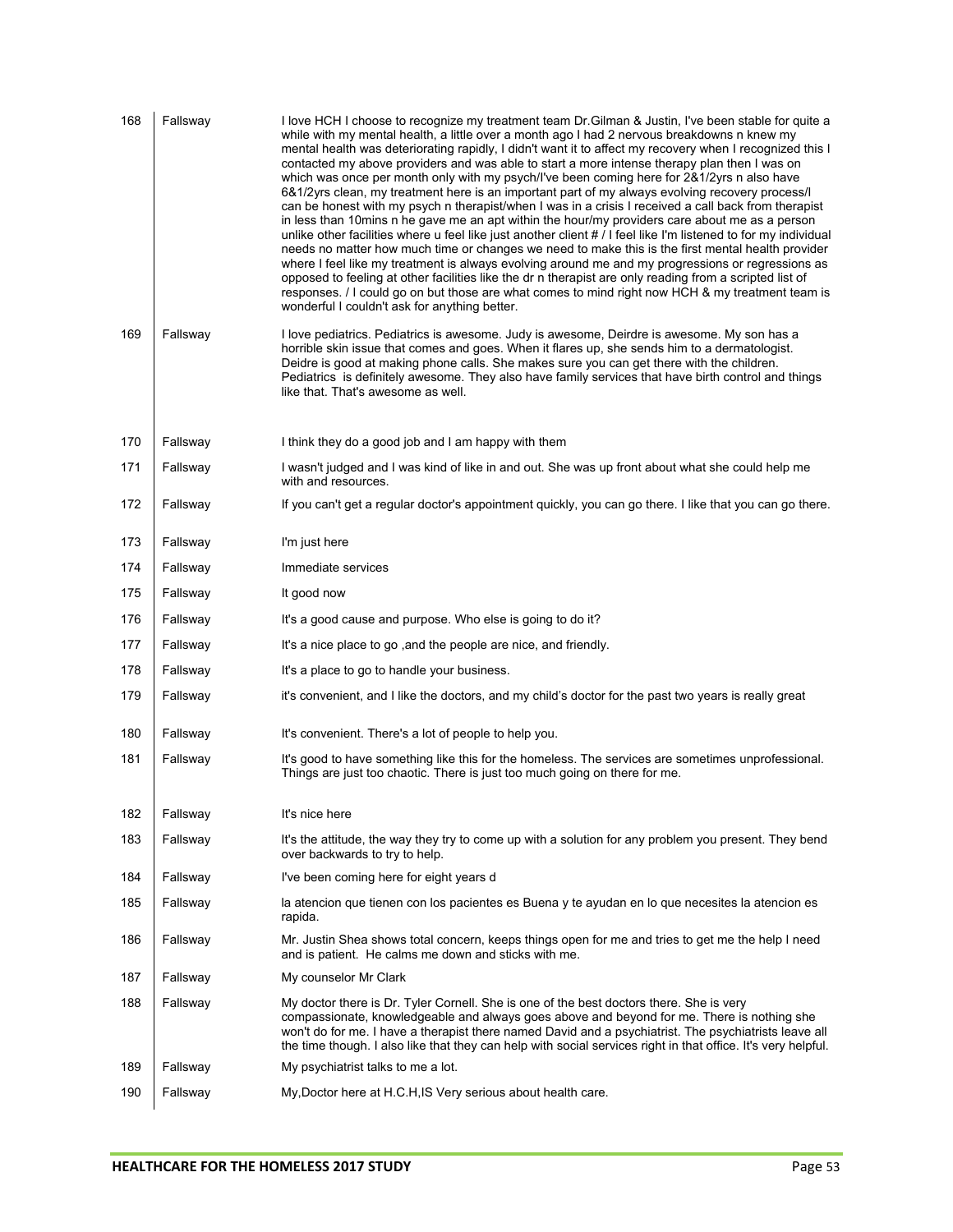| 191 | Fallsway | Nice people                                                                                                                                                                                                                    |
|-----|----------|--------------------------------------------------------------------------------------------------------------------------------------------------------------------------------------------------------------------------------|
| 192 | Fallsway | Nice people                                                                                                                                                                                                                    |
| 193 | Fallsway | One-stop shop.                                                                                                                                                                                                                 |
| 194 | Fallsway | Pcp                                                                                                                                                                                                                            |
| 195 | Fallsway | Providers are very nice and helpful                                                                                                                                                                                            |
| 196 | Fallsway | Que ayudan a las personas que no tienen hogar                                                                                                                                                                                  |
| 197 | Fallsway | Slow                                                                                                                                                                                                                           |
| 198 | Fallsway | Staff                                                                                                                                                                                                                          |
| 199 | Fallsway | Staff                                                                                                                                                                                                                          |
| 200 | Fallsway | Staff and resources                                                                                                                                                                                                            |
| 201 | Fallsway | That it's a place where people can go that are less fortunate.                                                                                                                                                                 |
| 202 | Fallsway | That they help, if people really need it.                                                                                                                                                                                      |
| 203 | Fallsway | That they were able to help me quickly without delay. Helped me get food and helped me with<br>housing.                                                                                                                        |
| 204 | Fallsway | That you can talk to the people. You don't have to go through a bunch of guessing games.                                                                                                                                       |
| 205 | Fallsway | The area                                                                                                                                                                                                                       |
| 206 | Fallsway | The attention they give me that they give is good. When they don't understand me they get a<br>translator.                                                                                                                     |
| 207 | Fallsway | the attention they provide for the patient                                                                                                                                                                                     |
| 208 | Fallsway | The care                                                                                                                                                                                                                       |
| 209 | Fallsway | The care of the staff and the doctors. Being treated with respect                                                                                                                                                              |
| 210 | Fallsway | The care.                                                                                                                                                                                                                      |
| 211 | Fallsway | The convenience and how nice the people are down there.                                                                                                                                                                        |
| 212 | Fallsway | The facility is new, nice, clean, and I feel like it is state-of-the-art. I appreciate they take care of me<br>with no charge. The people treat me excellent, with respect, dignity, and kindness.                             |
| 213 | Fallsway | The general over all concern of most of the providers                                                                                                                                                                          |
| 214 | Fallsway | The health is very helpful To me in my health carel                                                                                                                                                                            |
| 215 | Fallsway | The help that give me. They try to solve my issues. They helped during Christmas.                                                                                                                                              |
| 216 | Fallsway | The ladies Debbie and Judy are very nice.                                                                                                                                                                                      |
| 217 | Fallsway | The location.                                                                                                                                                                                                                  |
| 218 | Fallsway | The one time I went. They helped me with my situation with my daughter. The insurance had lapsed<br>and someone told me about this establishment and took my daughter there. They were very helpful.<br>Now we have insurance. |
| 219 | Fallsway | The professionalism of the staff                                                                                                                                                                                               |
| 220 | Fallsway | The quality, there responsibility, how they get to know people.                                                                                                                                                                |
| 221 | Fallsway | The really help out the homeless people.                                                                                                                                                                                       |
| 222 | Fallsway | The respect that they give you and the kindness. They just treat you like a human being.                                                                                                                                       |
| 223 | Fallsway | The response time. I was having a hot attack, and the response time was faster than the hospital. I<br>like the response time and the attention, I like the explanation, they really try to simplify and explain<br>to you.    |
| 224 | Fallsway | The service and my doctors. Front desk and security help me out and get me to mobility.                                                                                                                                        |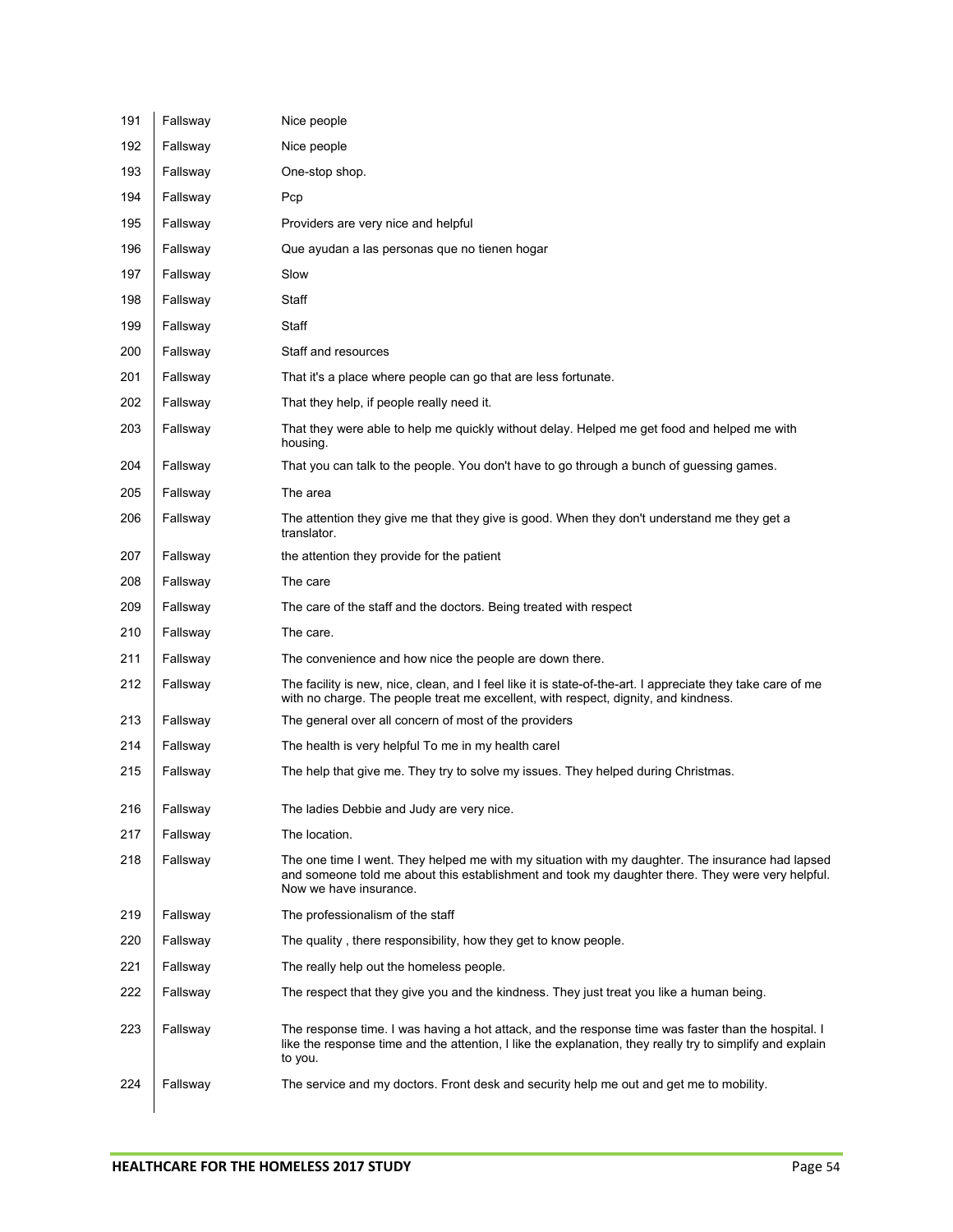| 225 | Fallsway | The service is OK.                                                                                                                      |
|-----|----------|-----------------------------------------------------------------------------------------------------------------------------------------|
| 226 | Fallsway | The service is quick.                                                                                                                   |
| 227 | Fallsway | The services and the fact they care                                                                                                     |
| 228 | Fallsway | The services that they provide. You can get anything you need done.                                                                     |
| 229 | Fallsway | The services that they provide. They're really going out there to help you with your situation.                                         |
| 230 | Fallsway | THE STAFF                                                                                                                               |
| 231 | Fallsway | The staff                                                                                                                               |
| 232 | Fallsway | The staff are cool and try to help in any way,                                                                                          |
| 233 | Fallsway | The staff is helpful, and they provide good service.                                                                                    |
| 234 | Fallsway | The things I like best are the counselors and the advice they give. And the ambition they give out                                      |
| 235 | Fallsway | The way that they help those in need.                                                                                                   |
| 236 | Fallsway | There are a lot of things in the community to help the homeless.                                                                        |
| 237 | Fallsway | They are here for me                                                                                                                    |
| 238 | Fallsway | They are discreet.                                                                                                                      |
| 239 | Fallsway | They are efficient.                                                                                                                     |
| 240 | Fallsway | They are nice.                                                                                                                          |
| 241 | Fallsway | They are on time and help me out. They are all about their word. If they say something, it's real.                                      |
| 242 | Fallsway | They are open and the providers talk to you on a personal level. They're into the person's situations<br>and needs.                     |
| 243 | Fallsway | They are very helpful in areas I'm not sure where I can do for myself.                                                                  |
| 244 | Fallsway | They are very helpful.                                                                                                                  |
| 245 | Fallsway | They come out to the Weinberg Shelter to see us on Thursdays and Fridays and give us treatment,<br>social counseling and health care.   |
| 246 | Fallsway | They do listen.                                                                                                                         |
| 247 | Fallsway | They do their work                                                                                                                      |
| 248 | Fallsway | They give great service.                                                                                                                |
| 249 | Fallsway | They give me the proper care I need to live on.                                                                                         |
| 250 | Fallsway | they give you extra supportthey give you everything you need                                                                            |
| 251 | Fallsway | They have a lot. Every organization has their up and downs, but at healthcare for the homeless,<br>there's more ups than downs.         |
| 252 | Fallsway | they have really good service, as good as some hospitals, their pretty good, as long as you keep<br>your appointment they work with you |
| 253 | Fallsway | They have the resources                                                                                                                 |
| 254 | Fallsway | They help and fit all my needs.                                                                                                         |
| 255 | Fallsway | They help me and are on top of my health and they are always attentive.                                                                 |
| 256 | Fallsway | They help me out.                                                                                                                       |
| 257 | Fallsway | They help me.                                                                                                                           |
| 258 | Fallsway | They help me. They assist me when I need it. They are respectful and caring.                                                            |
| 259 | Fallsway | They help people and try to help them find a place.                                                                                     |
| 260 | Fallsway | They help people first and foremost, I know that for a fact. They're caring. That's all I can say.                                      |
|     |          |                                                                                                                                         |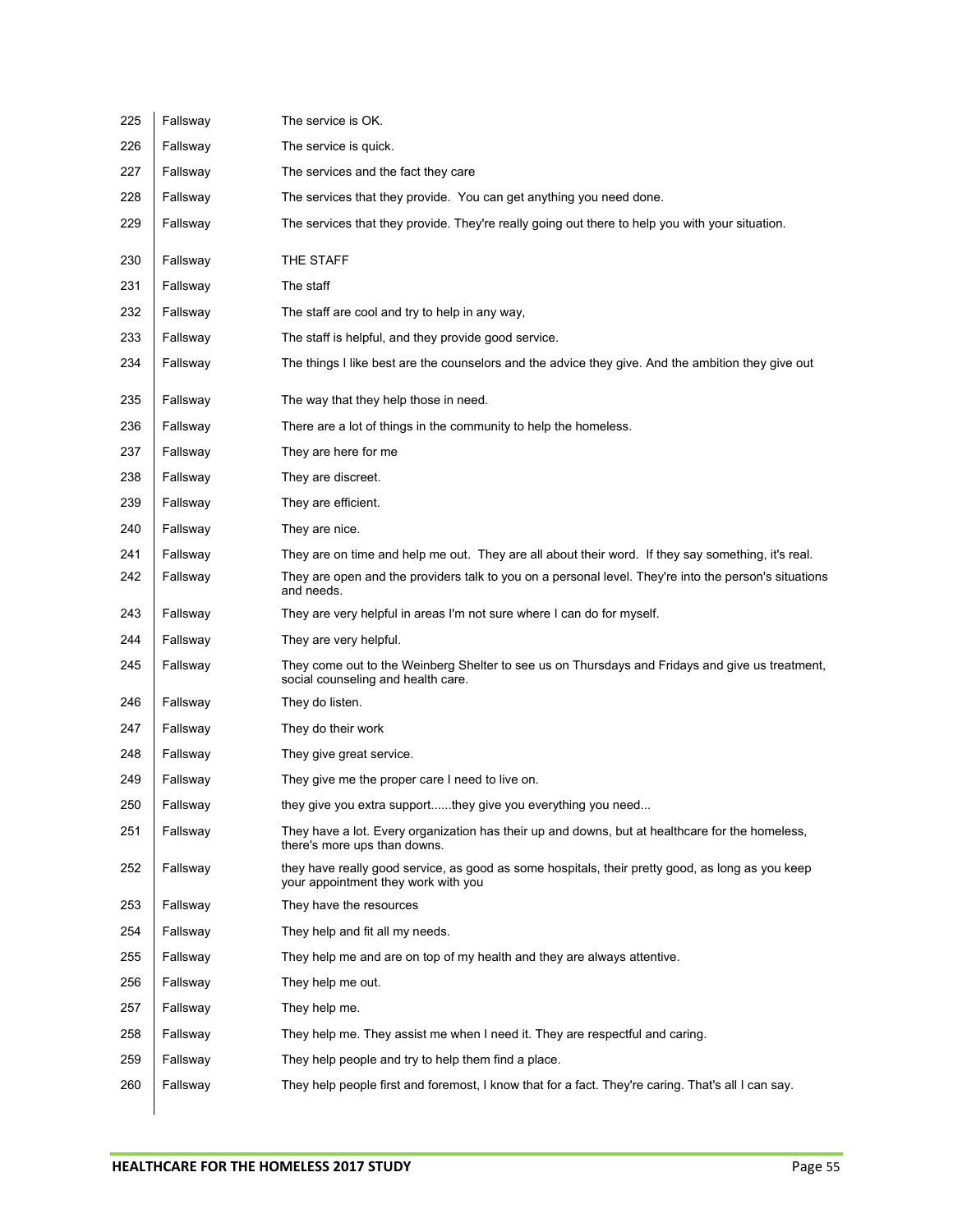| 261 | Fallsway              | They help people to get they life back together.                                                                                                                           |
|-----|-----------------------|----------------------------------------------------------------------------------------------------------------------------------------------------------------------------|
| 262 | Fallsway              | They help you                                                                                                                                                              |
| 263 | Fallsway              | They help you a lot and give you a lot of attention.                                                                                                                       |
| 264 | Fallsway              | they help you to get there and back                                                                                                                                        |
| 265 | Fallsway              | They help you when you needed.                                                                                                                                             |
| 266 | Fallsway              | They helped me get my mail sent here so that I can get identification                                                                                                      |
| 267 | Fallsway              | they helped me out when                                                                                                                                                    |
| 268 | Fallsway              | They helped me out when I needed it, and assisted me with my assurance card.                                                                                               |
| 269 | Fallsway              | They helped me with getting help I need for me and my kids. They are not judgmental.                                                                                       |
| 270 | Fallsway              | They meet your needs.                                                                                                                                                      |
| 271 | Fallsway              | They provide the service I need.                                                                                                                                           |
| 272 | Fallsway              | They provided me with shelter.                                                                                                                                             |
| 273 | Fallsway              | They really do a lot to help me out.                                                                                                                                       |
| 274 | Fallsway              | THEY SUPPORT YOU, THEY HELP YOU, AND IF YOU HAVE A PROBLEM THEY GIVE YOU A<br>COUNSELOR TO WORK IT OUT WITH YOU.                                                           |
| 275 | Fallsway              | They take you right in. It doesn't matter what type of situation it is. The only thing is, you can never<br>get the same doctor because when they come in, they volunteer. |
| 276 | Fallsway              | They tend to you and they are very helpful.                                                                                                                                |
| 277 | Fallsway              | They tend to you weather you have money or not.                                                                                                                            |
| 278 | Fallsway              | They treat me well.                                                                                                                                                        |
| 279 | Fallsway              | They treat you like a normal person.                                                                                                                                       |
| 280 | Fallsway              | They treat you nice.                                                                                                                                                       |
| 281 | Fallsway              | They try to help me out as much as possible.                                                                                                                               |
| 282 | Fallsway              | They were there for me when I needed it.                                                                                                                                   |
| 283 | Fallsway              | They're always there when you need them.                                                                                                                                   |
| 284 | Fallsway              | They're good with helping me out.                                                                                                                                          |
| 285 | Fallsway              | They're very prompt when I need them.                                                                                                                                      |
| 286 | Fallsway              | Timely appointment                                                                                                                                                         |
| 287 | Fallsway              | When I go there they treat me good.                                                                                                                                        |
| 288 | Fallsway              | When I needed the help, they were there.                                                                                                                                   |
| 289 | Fallsway              | When I'm down, they help me get good. When I'm in a bad frame of mind, I go to my psychiatrist<br>and come out feeling better.                                             |
| 290 | Fallsway              | You can address all your needs and concerns in one building.                                                                                                               |
| 291 | Fallsway              | You have to be homeless to get the care you need.                                                                                                                          |
| 292 | Fallsway              | All of it. All the provisions they give me. I respect them because they respect me. Their concern for<br>me causes me to have concern for myself.                          |
| 293 | <b>West Baltimore</b> | All things,                                                                                                                                                                |
| 294 | <b>West Baltimore</b> | Been coming here for 3 years it's very personal and they take my concerns seriously                                                                                        |
| 295 | <b>West Baltimore</b> | caring for my needs and health                                                                                                                                             |
| 296 | <b>West Baltimore</b> | Convenient                                                                                                                                                                 |
| 297 | <b>West Baltimore</b> | Customer service                                                                                                                                                           |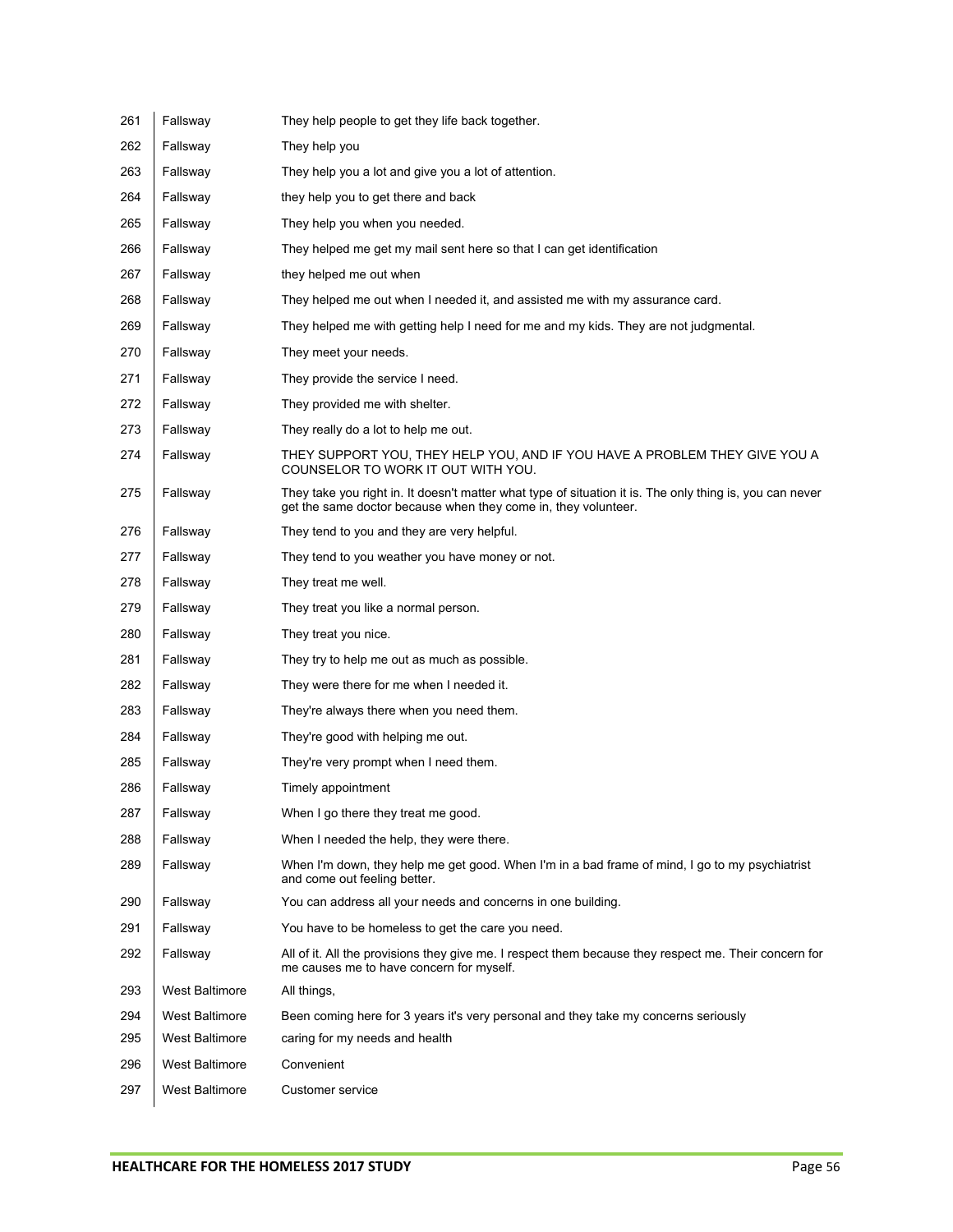| 298 | West Baltimore        | Dr. Grey                                                                                                           |
|-----|-----------------------|--------------------------------------------------------------------------------------------------------------------|
| 299 | West Baltimore        | Everyone is great                                                                                                  |
| 300 | West Baltimore        | Everyone is professional and nice to me                                                                            |
| 301 | <b>West Baltimore</b> | Everything                                                                                                         |
| 302 | West Baltimore        | Everything about them is good. They make sure my health is going all right.                                        |
| 303 | <b>West Baltimore</b> | Everything has been fine.                                                                                          |
| 304 | <b>West Baltimore</b> | Everything is clean. They are attentive to my needs.                                                               |
| 305 | West Baltimore        | Everything is fine for me. If I don't have some where to sleep they ask me.                                        |
| 306 | <b>West Baltimore</b> | Everything is fine.                                                                                                |
| 307 | West Baltimore        | Everything is good                                                                                                 |
| 308 | <b>West Baltimore</b> | Everything is ok.                                                                                                  |
| 309 | <b>West Baltimore</b> | Everything they do.                                                                                                |
| 310 | <b>West Baltimore</b> | Fast response on all things                                                                                        |
| 311 | <b>West Baltimore</b> | Free services.                                                                                                     |
| 312 | West Baltimore        | Friendly service and rapid response for helping with my family                                                     |
| 313 | <b>West Baltimore</b> | Help me with my diabetes                                                                                           |
| 314 | <b>West Baltimore</b> | <b>Helpfulness</b>                                                                                                 |
| 315 | West Baltimore        | hey always take care of me. they update me on my meds, call about my appointments, and always<br>treat me right.   |
| 316 | <b>West Baltimore</b> | I can get appointments pretty quick when I need to.                                                                |
| 317 | <b>West Baltimore</b> | I DONT HAVE MUCH TO SAY                                                                                            |
| 318 | <b>West Baltimore</b> | I haven't had a problem with anything, It's safe and it works for me.                                              |
| 319 | West Baltimore        | I like a lot of stuff they do for us. I like how they are responsible they are with the attention they give<br>us. |
| 320 | <b>West Baltimore</b> | I like everything about them.                                                                                      |
| 321 | <b>West Baltimore</b> | I like everything, even if you walk in and you want to see a case manager, you get to see one.                     |
| 322 | West Baltimore        | I like everything.                                                                                                 |
| 323 | <b>West Baltimore</b> | I like everything.                                                                                                 |
| 324 | West Baltimore        | I like how they provide great service                                                                              |
| 325 | West Baltimore        | I like how they seen me right away.                                                                                |
| 326 | <b>West Baltimore</b> | I like how they treated me and my daughter.                                                                        |
| 327 | West Baltimore        | I like my Doctor, I'm treated pleasantly.                                                                          |
| 328 | West Baltimore        | I like that they feed you.                                                                                         |
| 329 | <b>West Baltimore</b> | I like that they give you the opportunity to change your life and your health.                                     |
| 330 | West Baltimore        | I like that they have a dentist.                                                                                   |
| 331 | <b>West Baltimore</b> | I like the accessibility.                                                                                          |
| 332 | West Baltimore        | I like the convenience. They stop on top of things and really try to help us.                                      |
| 333 | <b>West Baltimore</b> | I like the services.                                                                                               |
| 334 | <b>West Baltimore</b> | I like the supervisor, Mona she does her best.                                                                     |
| 335 | West Baltimore        | I like the way they treat you, they are good people.                                                               |
|     |                       |                                                                                                                    |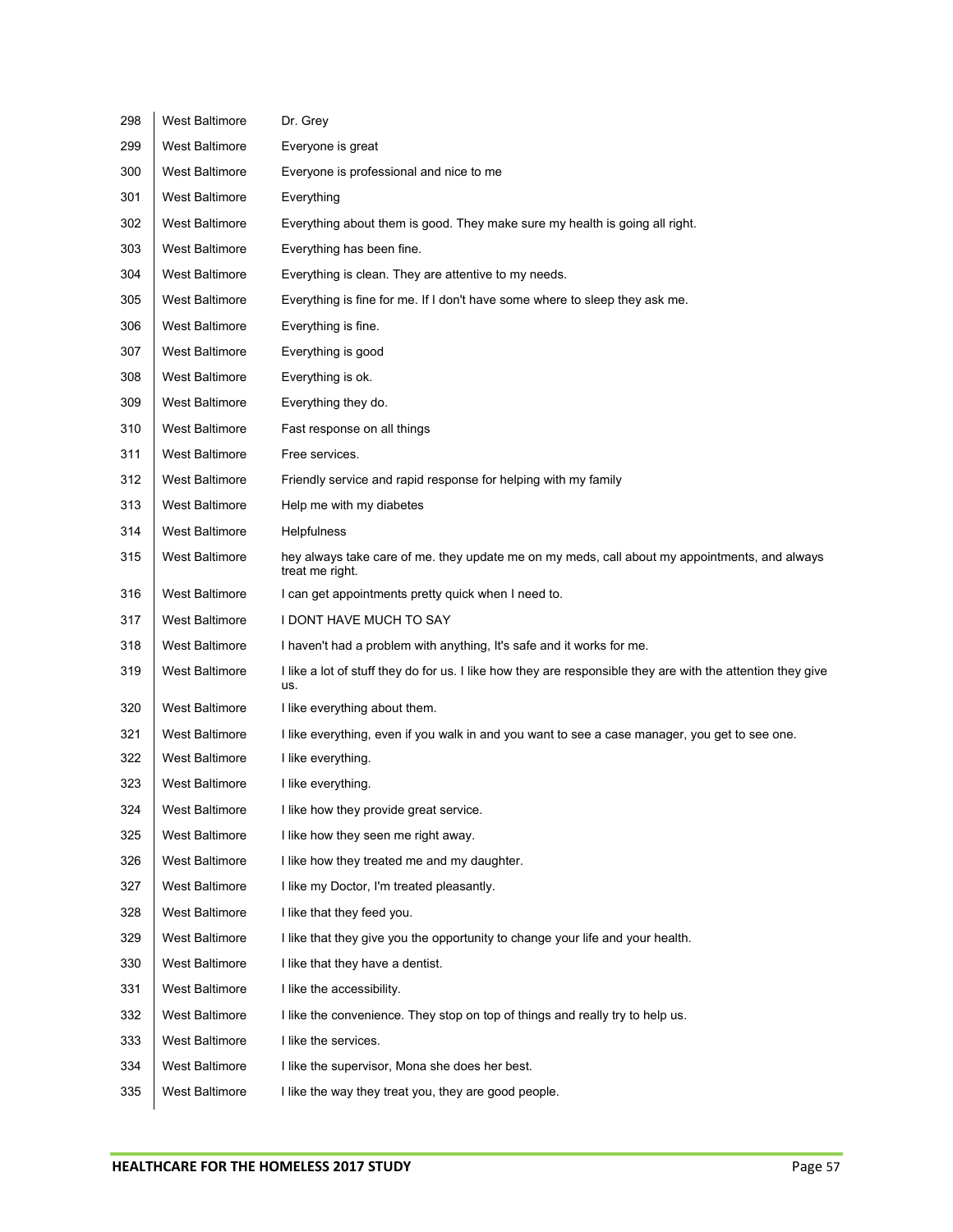| 336 | <b>West Baltimore</b> | I like who they treat me.                                                                                                                                                                                                                                                                                                                                                                                                |
|-----|-----------------------|--------------------------------------------------------------------------------------------------------------------------------------------------------------------------------------------------------------------------------------------------------------------------------------------------------------------------------------------------------------------------------------------------------------------------|
| 337 | <b>West Baltimore</b> | If you need anything they will be able to help you with what you need.                                                                                                                                                                                                                                                                                                                                                   |
| 338 | <b>West Baltimore</b> | It convenient for me.                                                                                                                                                                                                                                                                                                                                                                                                    |
| 339 | <b>West Baltimore</b> | It helps out a lot.                                                                                                                                                                                                                                                                                                                                                                                                      |
| 340 | <b>West Baltimore</b> | It offers all that I need to improve my life.                                                                                                                                                                                                                                                                                                                                                                            |
| 341 | <b>West Baltimore</b> | It's a place where people can go when they have a problem no matter what.                                                                                                                                                                                                                                                                                                                                                |
| 342 | <b>West Baltimore</b> | It's close to my house.                                                                                                                                                                                                                                                                                                                                                                                                  |
| 343 | <b>West Baltimore</b> | It's convenience                                                                                                                                                                                                                                                                                                                                                                                                         |
| 344 | <b>West Baltimore</b> | It's convenient to where I live.                                                                                                                                                                                                                                                                                                                                                                                         |
| 345 | <b>West Baltimore</b> | It's convenient, it's downtown. Sometimes they provide you with food and general information to<br>help you and they do best they can.                                                                                                                                                                                                                                                                                   |
| 346 | <b>West Baltimore</b> | It's convenient. They help you based on information and insurance. They provide what I need.                                                                                                                                                                                                                                                                                                                             |
| 347 | <b>West Baltimore</b> | it's very fast and easy                                                                                                                                                                                                                                                                                                                                                                                                  |
| 348 | <b>West Baltimore</b> | Like the chance to get real good information from case mangers                                                                                                                                                                                                                                                                                                                                                           |
| 349 | <b>West Baltimore</b> | My nurse Sheila                                                                                                                                                                                                                                                                                                                                                                                                          |
| 350 | <b>West Baltimore</b> | Nice pleasant respectful                                                                                                                                                                                                                                                                                                                                                                                                 |
| 351 | <b>West Baltimore</b> | No response.                                                                                                                                                                                                                                                                                                                                                                                                             |
| 352 | <b>West Baltimore</b> | Not really anything.                                                                                                                                                                                                                                                                                                                                                                                                     |
| 353 | <b>West Baltimore</b> | People                                                                                                                                                                                                                                                                                                                                                                                                                   |
| 354 | <b>West Baltimore</b> | Polite and helpful staff                                                                                                                                                                                                                                                                                                                                                                                                 |
| 355 | <b>West Baltimore</b> | Que atienden may bien                                                                                                                                                                                                                                                                                                                                                                                                    |
| 356 | <b>West Baltimore</b> | Quick service.                                                                                                                                                                                                                                                                                                                                                                                                           |
| 357 | <b>West Baltimore</b> | That I can get back what I lost, and that's everything!                                                                                                                                                                                                                                                                                                                                                                  |
| 358 | <b>West Baltimore</b> | That I can receive care and no hassle about payment, which I don't have. I'm satisfied with the care<br>I receive.                                                                                                                                                                                                                                                                                                       |
| 359 | <b>West Baltimore</b> | That it is health care for the homeless. That you can get proper health care.                                                                                                                                                                                                                                                                                                                                            |
| 360 | <b>West Baltimore</b> | That they help me when I need the help.                                                                                                                                                                                                                                                                                                                                                                                  |
| 361 | West Baltimore        | That they provide to my needs when needed.                                                                                                                                                                                                                                                                                                                                                                               |
| 362 | West Baltimore        | That they're willing to help others                                                                                                                                                                                                                                                                                                                                                                                      |
| 363 | West Baltimore        | The attention they give me. The service is good.                                                                                                                                                                                                                                                                                                                                                                         |
| 364 | West Baltimore        | The best thing is when I need health care, since I am homeless, they provide it; and when I need<br>medicine and I can't pay for it, they provide it.                                                                                                                                                                                                                                                                    |
| 365 | <b>West Baltimore</b> | The building is nice and clean and it's fast. I like it a lot.                                                                                                                                                                                                                                                                                                                                                           |
| 366 | West Baltimore        | The fact they knew who I was, which shocked me. And my waiting time to see the lady was timely.<br>When I went to her, she took her time with me, explained things to me, and told me that I was doing<br>everything that I needed to be doing. She went through my application for food stamps and helped<br>me fill in things that I missed and when I went to get my food stamps, I had no problems thanks to<br>her. |
| 367 | <b>West Baltimore</b> | The help, and assistance they give me.                                                                                                                                                                                                                                                                                                                                                                                   |
| 368 | West Baltimore        | The patience they have with me                                                                                                                                                                                                                                                                                                                                                                                           |
| 369 | <b>West Baltimore</b> | The people are caring.                                                                                                                                                                                                                                                                                                                                                                                                   |
| 370 | West Baltimore        | The people there are really nice.                                                                                                                                                                                                                                                                                                                                                                                        |
|     |                       |                                                                                                                                                                                                                                                                                                                                                                                                                          |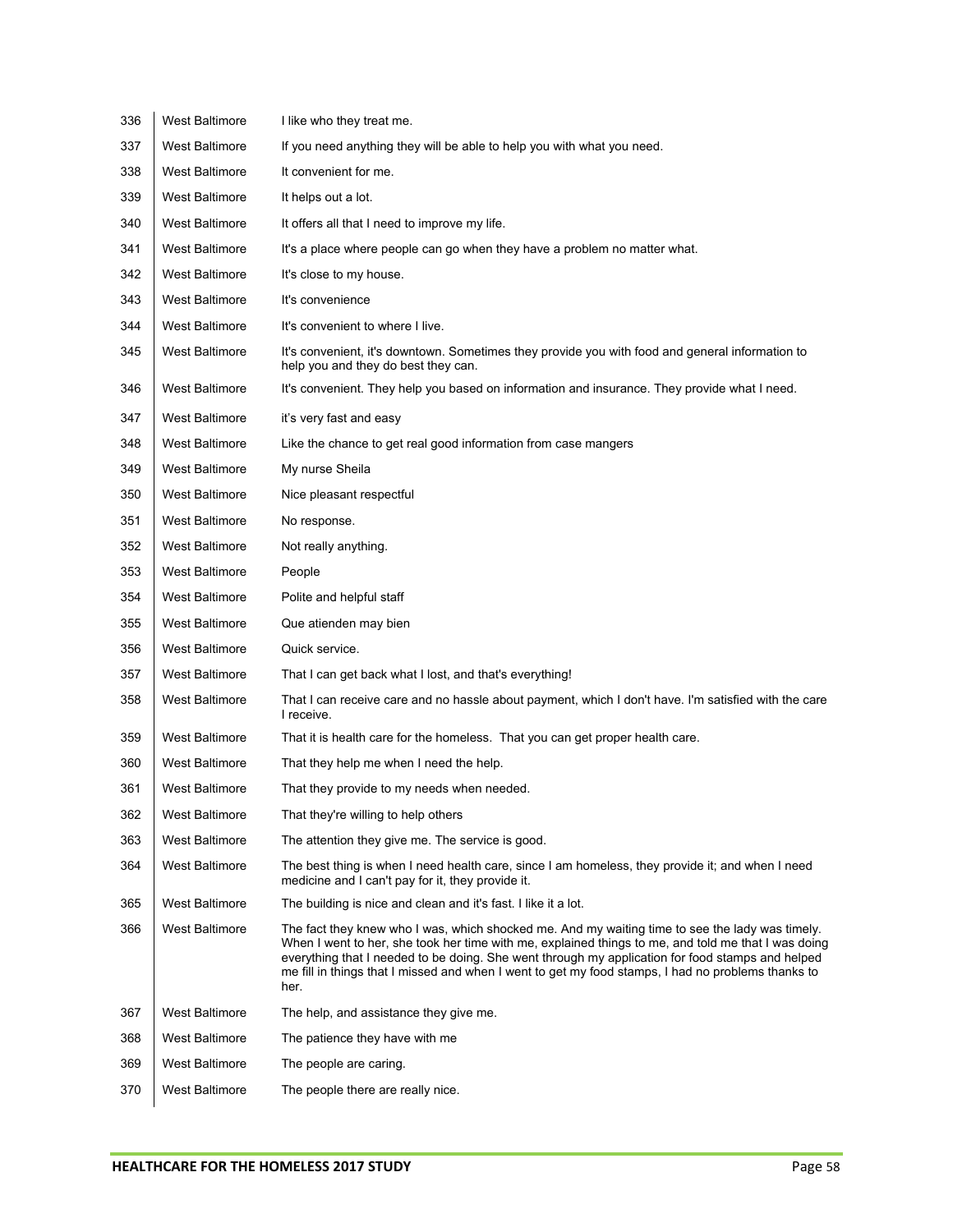| 371 | West Baltimore        | The service for me helps meat my goals                                                                                                                                                                     |
|-----|-----------------------|------------------------------------------------------------------------------------------------------------------------------------------------------------------------------------------------------------|
| 372 | <b>West Baltimore</b> | The service, the staff, the location.                                                                                                                                                                      |
| 373 | <b>West Baltimore</b> | The service.                                                                                                                                                                                               |
| 374 | <b>West Baltimore</b> | The services they provide                                                                                                                                                                                  |
| 375 | West Baltimore        | The services. The people. They're professional.                                                                                                                                                            |
| 376 | West Baltimore        | The staff                                                                                                                                                                                                  |
| 377 | <b>West Baltimore</b> | The staff is easy to talk to, and get along with                                                                                                                                                           |
| 378 | <b>West Baltimore</b> | The staff, the assistance that they give you, and the service!                                                                                                                                             |
| 379 | <b>West Baltimore</b> | The staff. Health care for the homeless.--                                                                                                                                                                 |
| 380 | <b>West Baltimore</b> | The therapist.                                                                                                                                                                                             |
| 381 | <b>West Baltimore</b> | The way that they are always available.                                                                                                                                                                    |
| 382 | <b>West Baltimore</b> | the way they treat us.                                                                                                                                                                                     |
| 383 | <b>West Baltimore</b> | They alright.                                                                                                                                                                                              |
| 384 | <b>West Baltimore</b> | They always help me when I need help.                                                                                                                                                                      |
| 385 | <b>West Baltimore</b> | They are a place that provides to people with needs.                                                                                                                                                       |
| 386 | <b>West Baltimore</b> | They are good people                                                                                                                                                                                       |
| 387 | <b>West Baltimore</b> | They are organized                                                                                                                                                                                         |
| 388 | <b>West Baltimore</b> | They are very convenient and professional.                                                                                                                                                                 |
| 389 | <b>West Baltimore</b> | They care about there clients                                                                                                                                                                              |
| 390 | <b>West Baltimore</b> | They do try to help you out.                                                                                                                                                                               |
| 391 | <b>West Baltimore</b> | They do what they say they're going to do and they are there for you.                                                                                                                                      |
| 392 | <b>West Baltimore</b> | They don't turn you away. They have counselors and work with you. They give you different<br>directors to go to. They keep your business personal except for co-workers and that I did not like at<br>all. |
| 393 | <b>West Baltimore</b> | They find the way to treat the patients good. I'm Hispanic and I don't talk Spanish. They always<br>have someone who can translate for me.                                                                 |
| 394 | <b>West Baltimore</b> | They get your needs met.                                                                                                                                                                                   |
| 395 | <b>West Baltimore</b> | They give you good help.                                                                                                                                                                                   |
| 396 | <b>West Baltimore</b> | They help me any time I need.                                                                                                                                                                              |
| 397 | <b>West Baltimore</b> | They help people.                                                                                                                                                                                          |
| 398 | <b>West Baltimore</b> | They help people.                                                                                                                                                                                          |
| 399 | <b>West Baltimore</b> | They help the people who go there.                                                                                                                                                                         |
| 400 | <b>West Baltimore</b> | They help you right away.                                                                                                                                                                                  |
| 401 | <b>West Baltimore</b> | They help you when you need them.                                                                                                                                                                          |
| 402 | <b>West Baltimore</b> | They helped me get a place. I'm off the streets a year now.                                                                                                                                                |
| 403 | <b>West Baltimore</b> | They provide good information. If I need to change doctors they help me find another provider.                                                                                                             |
| 404 | <b>West Baltimore</b> | They take care of me.                                                                                                                                                                                      |
| 405 | <b>West Baltimore</b> | They take good care of me when I'm there.                                                                                                                                                                  |
| 406 | <b>West Baltimore</b> | They treat me well.                                                                                                                                                                                        |
| 407 | <b>West Baltimore</b> | They try to help me, but they slacking and they really put forth the effort.                                                                                                                               |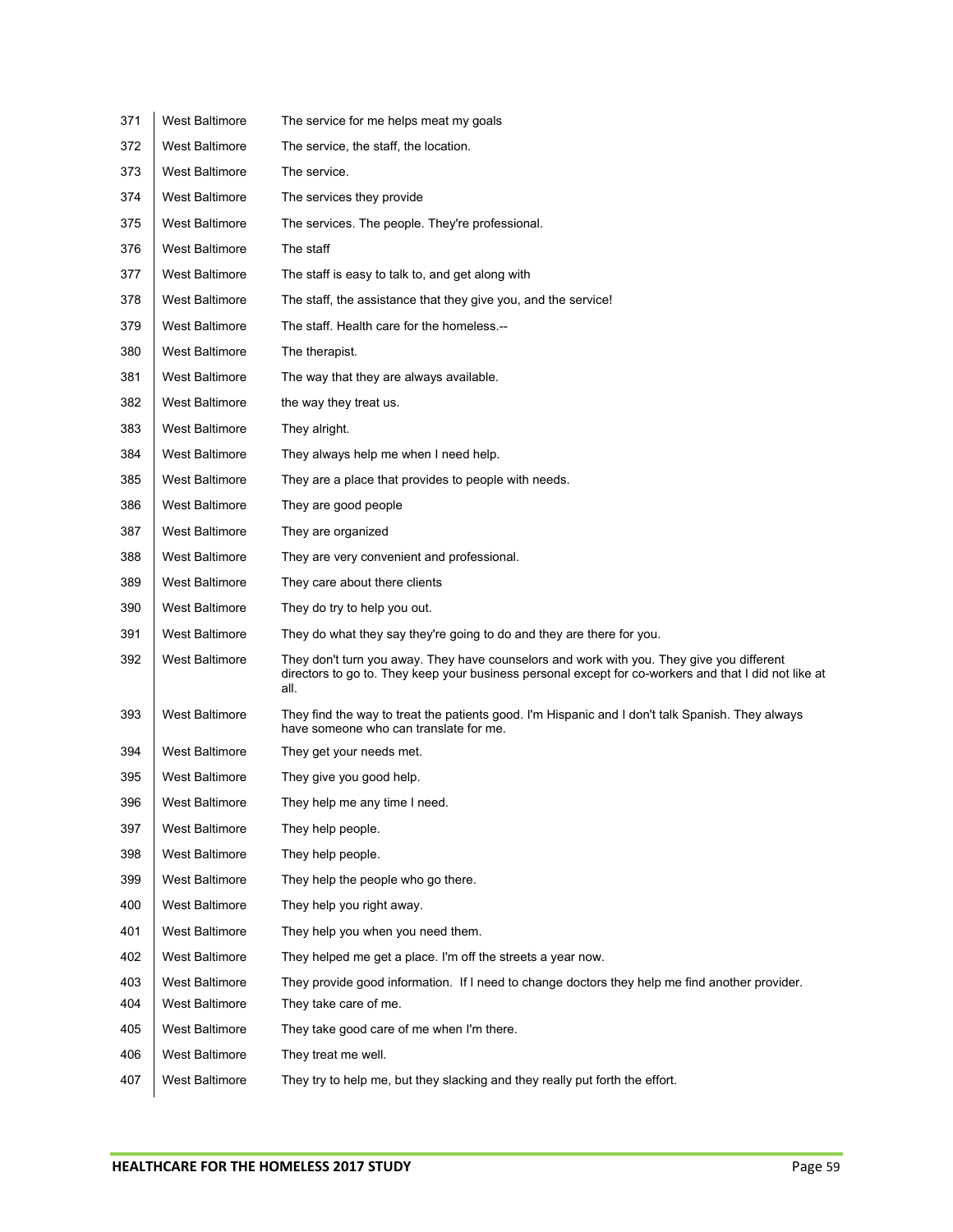| 408 | <b>West Baltimore</b> | They were alright with me.                                      |
|-----|-----------------------|-----------------------------------------------------------------|
| 409 | <b>West Baltimore</b> | They work for me                                                |
| 410 | <b>West Baltimore</b> | They work together with to fulfill all of my medical needs etc. |
| 411 | <b>West Baltimore</b> | They're for you when you really need them.                      |
| 412 | <b>West Baltimore</b> | They're there for me.                                           |
| 413 | <b>West Baltimore</b> | They've been helping me my whole life                           |
| 414 | <b>West Baltimore</b> | The service                                                     |
| 415 | <b>West Baltimore</b> | Todo                                                            |
| 416 | <b>West Baltimore</b> | Very convenient and very helpful. Workers are respectful        |
| 417 | <b>West Baltimore</b> | Warm environment                                                |
| 418 | <b>West Baltimore</b> | When they started the mobility and the van service.             |
| 419 | <b>West Baltimore</b> | X hoy todo bien gracias                                         |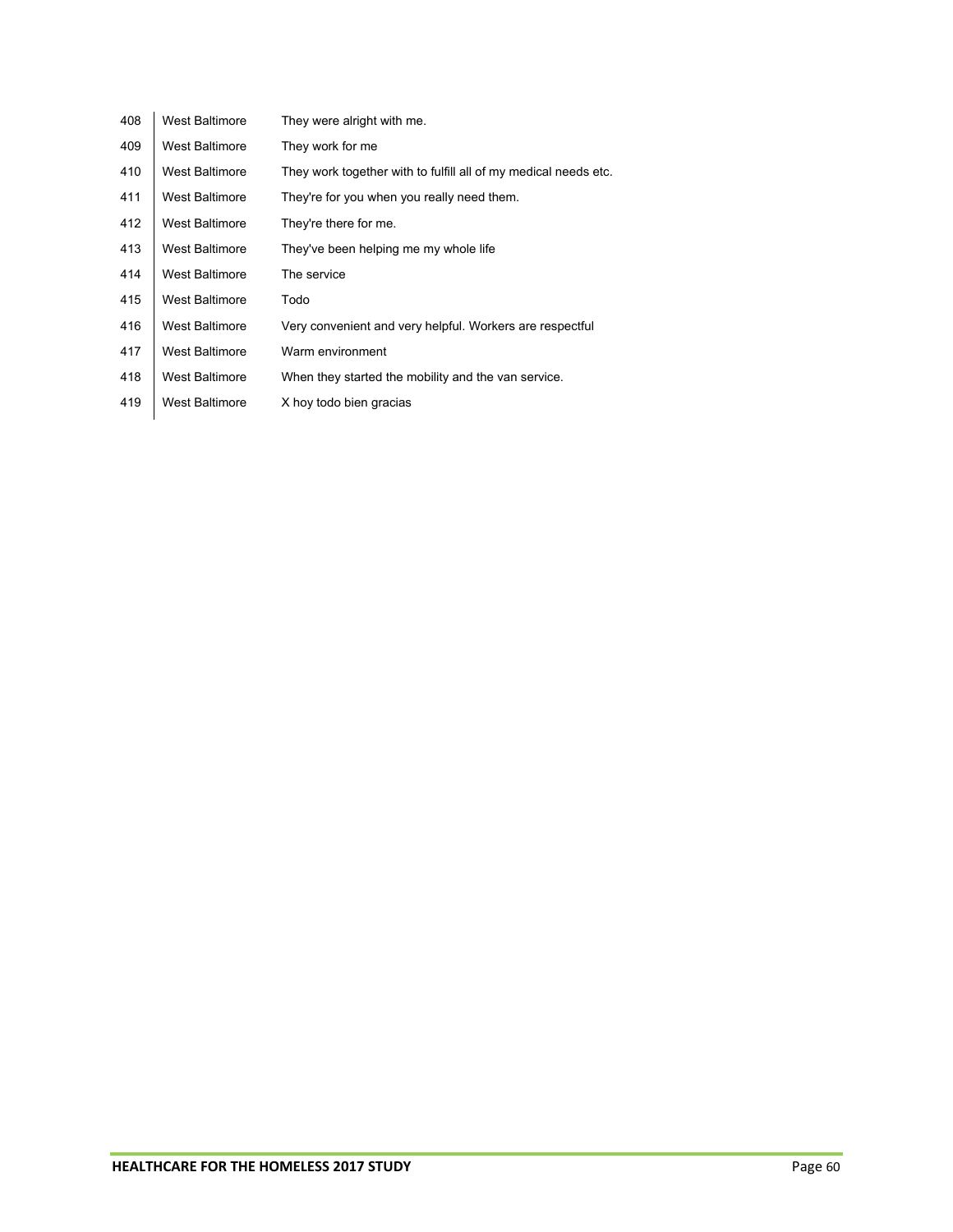# *What would you improve about Health Care for the Homeless?*

|              | <b>LOCATION</b>         | What would you improve about Health Care for the Homeless?                                                                                                                                                                                                                          |
|--------------|-------------------------|-------------------------------------------------------------------------------------------------------------------------------------------------------------------------------------------------------------------------------------------------------------------------------------|
| $\mathbf{1}$ | <b>Baltimore County</b> | A bigger place that's all                                                                                                                                                                                                                                                           |
| 2            | <b>Baltimore County</b> | Be open longer hours, the homeless shelter and HCFTH could get along better. There was a<br>conflict of interest there or something. I thought I was going to get help with housing but that<br>hasn't worked out. I still need help.                                               |
| 3            | <b>Baltimore County</b> | Being closer to me.                                                                                                                                                                                                                                                                 |
| 4            | <b>Baltimore County</b> | BIGGER OFFICE. THEY COULD USE MORE SPACE                                                                                                                                                                                                                                            |
| 5            | <b>Baltimore County</b> | Bigger waiting room                                                                                                                                                                                                                                                                 |
| 6            | <b>Baltimore County</b> | Bigger. More space                                                                                                                                                                                                                                                                  |
| 7            | <b>Baltimore County</b> | Communication between the homeless and the special needs doctor and my records being<br>transferred to my primary doctor.                                                                                                                                                           |
| 8            | <b>Baltimore County</b> | Easier to be seen after ER visit or urgent situations.                                                                                                                                                                                                                              |
| 9            | <b>Baltimore County</b> | En mi opinion todo bien                                                                                                                                                                                                                                                             |
| 10           | <b>Baltimore County</b> | Give them more money so they can help us out more. If you wanted to improve anything for<br>them, you could give them more funding.                                                                                                                                                 |
| 11           | <b>Baltimore County</b> | Hours; one Saturday a month                                                                                                                                                                                                                                                         |
| 12           | <b>Baltimore County</b> | Housing.                                                                                                                                                                                                                                                                            |
| 13           | <b>Baltimore County</b> | I am not sure; nothing that concerns me.                                                                                                                                                                                                                                            |
| 14           | <b>Baltimore County</b> | I believe more storage for managing clutter would provide more room for clients.                                                                                                                                                                                                    |
| 15           | <b>Baltimore County</b> | I don't like the change of healthcare providers. I've always been used to having one doctor.                                                                                                                                                                                        |
| 16           | <b>Baltimore County</b> | I have had a good this past year. I can't complain. I think I've been given very good care,<br>considering that I'm Family Med Star Health Care. I can't think of anything offhand.<br>I have some issues with scheduling for my depression. I had an appointment that I missed. No |
| 17           | <b>Baltimore County</b> | one ever called me back about rescheduling it. I guess I would like a remind before the<br>appointment or have someone call to reschedule again.                                                                                                                                    |
| 18           | <b>Baltimore County</b> | I think a lot needs to improve.                                                                                                                                                                                                                                                     |
| 19           | <b>Baltimore County</b> | I THINK MAYBE THEY COULD USE A BIGGER FACILITY THAN THE ONE THEY HAVE<br>NOW BUT OTHER THAN THAT, THE CARE IS EXCELLENT.                                                                                                                                                            |
| 20           | <b>Baltimore County</b> | I think they need a larger work space. I know they have a new place now.                                                                                                                                                                                                            |
| 21           | <b>Baltimore County</b> | I would improve the appointment times for school aged children . I couldn't get one that was<br>convenient for me and my kids school schedules. Sometimes my kids wouldn't be able to have<br>transportation to get to school.                                                      |
| 22           | <b>Baltimore County</b> | I would improve the location. It's a little too far.                                                                                                                                                                                                                                |
| 23           | <b>Baltimore County</b> | I would improve the scheduling. For blood work and stuff like that, it's kind of complicated.                                                                                                                                                                                       |
| 24           | <b>Baltimore County</b> | I would improve the wait time when you show up for a scheduled appointment.                                                                                                                                                                                                         |
| 25           | <b>Baltimore County</b> | I would make it so they would have their own shelter                                                                                                                                                                                                                                |
| 26           | <b>Baltimore County</b> | I would mess with this place                                                                                                                                                                                                                                                        |
| 27           | <b>Baltimore County</b> | If you are very sick they should be able to fit you somewhere.                                                                                                                                                                                                                      |
| 28           | <b>Baltimore County</b> | ITS A LITTLE ROWDY THE DAY I WENT                                                                                                                                                                                                                                                   |
| 29           | <b>Baltimore County</b> | It's office space. That thing is so tiny if you crawled around backwards you'd be out the door.                                                                                                                                                                                     |
| 30           | <b>Baltimore County</b> | LessEO OEACLie. Eat                                                                                                                                                                                                                                                                 |
| 31           | <b>Baltimore County</b> | Let me be the manager.                                                                                                                                                                                                                                                              |
| 32           | <b>Baltimore County</b> | Maybe some better equipment and be more modernized, but they do well with what they have.                                                                                                                                                                                           |
| 33           | <b>Baltimore County</b> | Maybe there should be some women and children services they need. It takes a long time when<br>you apply for medical assistance.                                                                                                                                                    |
| 34           | <b>Baltimore County</b> | More docs more mental health providers                                                                                                                                                                                                                                              |
| 35           | <b>Baltimore County</b> | More access to dental care, same day service for dental care, possibly a mobile clinic!                                                                                                                                                                                             |
| 36           | <b>Baltimore County</b> | More accessibility for emergency situations.                                                                                                                                                                                                                                        |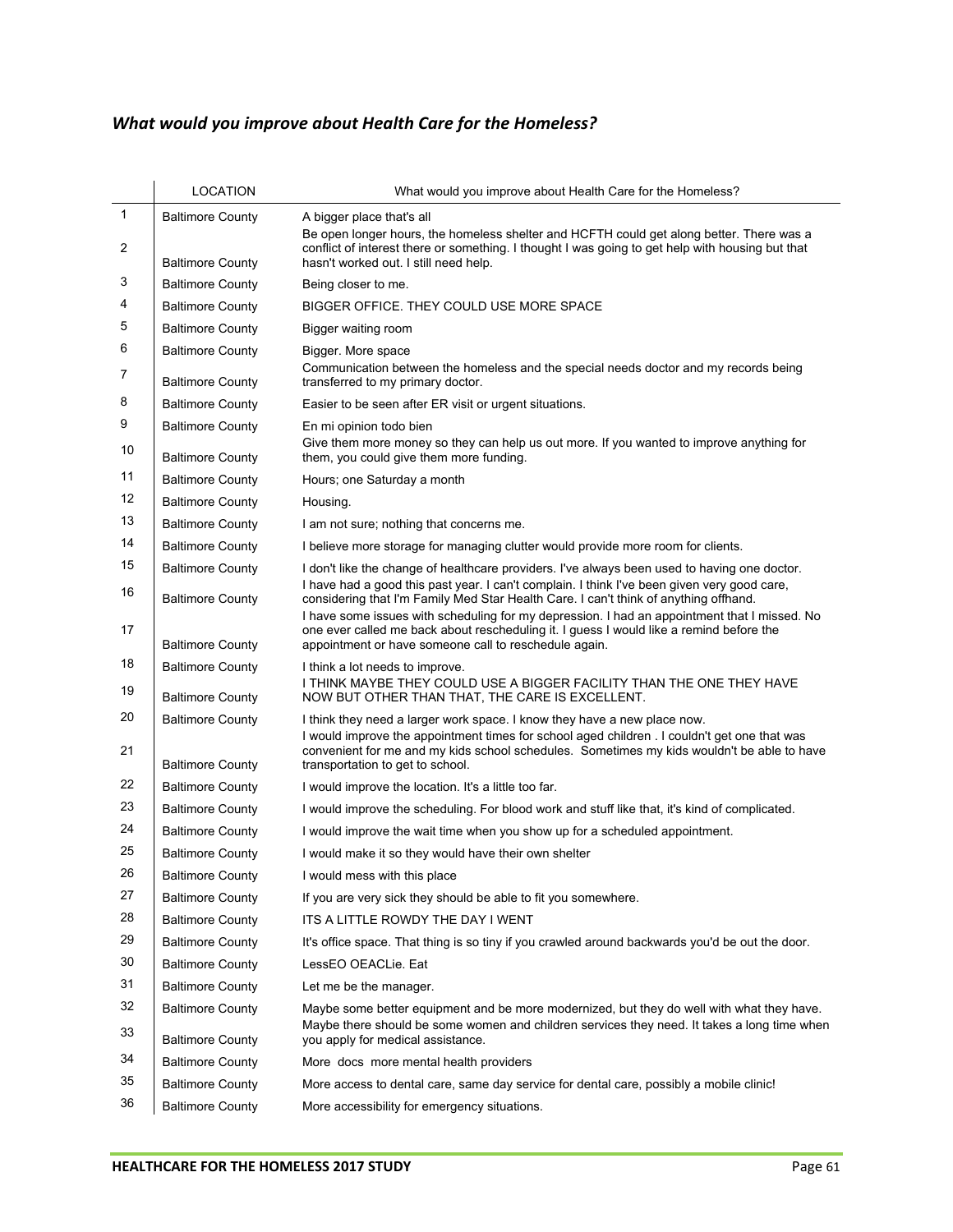| 37       | <b>Baltimore County</b>                            | More care, attention and more consideration.                                                                                                                                                                                                                                                                                                                   |
|----------|----------------------------------------------------|----------------------------------------------------------------------------------------------------------------------------------------------------------------------------------------------------------------------------------------------------------------------------------------------------------------------------------------------------------------|
| 38       | <b>Baltimore County</b>                            | More doctors                                                                                                                                                                                                                                                                                                                                                   |
| 39       | <b>Baltimore County</b>                            | More empathy, offer resources, I was made to not feel comfortable as I was trying to get over or<br>something                                                                                                                                                                                                                                                  |
| 40       | <b>Baltimore County</b>                            | More office space.                                                                                                                                                                                                                                                                                                                                             |
| 41       | <b>Baltimore County</b>                            | More space.                                                                                                                                                                                                                                                                                                                                                    |
| 42       | <b>Baltimore County</b>                            | Needs more psychiatrists because most homeless people really need mental health help.                                                                                                                                                                                                                                                                          |
| 43       | <b>Baltimore County</b>                            | New building for Baltimore county                                                                                                                                                                                                                                                                                                                              |
| 44       | <b>Baltimore County</b>                            | No tokens for dental visits                                                                                                                                                                                                                                                                                                                                    |
| 45       | <b>Baltimore County</b>                            | So far, everything has been fine.                                                                                                                                                                                                                                                                                                                              |
| 46       | <b>Baltimore County</b>                            | Some of the facilities need a little more space.                                                                                                                                                                                                                                                                                                               |
| 47       | <b>Baltimore County</b>                            | That my doctor needs a bigger office and a bigger waiting area.                                                                                                                                                                                                                                                                                                |
| 48       | <b>Baltimore County</b>                            | The ability to see an actual M.D. instead of always seeing an LPN.                                                                                                                                                                                                                                                                                             |
| 49       | <b>Baltimore County</b>                            | The Baltimore county office needs a larger office it's too tight in there                                                                                                                                                                                                                                                                                      |
| 50<br>51 | <b>Baltimore County</b>                            | The location. Its inconvenient for me. Also they only allow the women to sleep in a room. The<br>men have to sleep in the kitchen, so they can provide rooms for the men to sleep would be<br>good. I heard they are supposed to building another shelter.<br>The office was losing the front counter lady. I would like someone out front to monitor what was |
|          | <b>Baltimore County</b>                            | going on. They need more staff up front. They were doing the best that they could.                                                                                                                                                                                                                                                                             |
| 52       | <b>Baltimore County</b>                            | The only thing will be more space to move around better                                                                                                                                                                                                                                                                                                        |
| 53       | <b>Baltimore County</b>                            | The size of the office.                                                                                                                                                                                                                                                                                                                                        |
| 54<br>55 | <b>Baltimore County</b><br><b>Baltimore County</b> | The wait time before seeing the doctor.<br>The way housing is set up especially for the men. They need more. The communication<br>between social workers at the centers and HCFTH                                                                                                                                                                              |
| 56       | <b>Baltimore County</b>                            | There's nothing. I like that they are available Monday through Friday from 9 - 5.                                                                                                                                                                                                                                                                              |
| 57       | <b>Baltimore County</b>                            | There's nothing. They really are great.                                                                                                                                                                                                                                                                                                                        |
| 58       | <b>Baltimore County</b>                            | They're doing fine.                                                                                                                                                                                                                                                                                                                                            |
| 59       | <b>Baltimore County</b>                            | They're in the process to moving into a bigger facility in September or October. Besides the<br>waiting room and triage space being a bit too small, and that's in the process of being fixed, I<br>can't really say anything.                                                                                                                                 |
| 60       | <b>Baltimore County</b>                            | To make aware more of the location itself.                                                                                                                                                                                                                                                                                                                     |
| 61       | <b>Baltimore County</b>                            | Wait time                                                                                                                                                                                                                                                                                                                                                      |
| 62       | <b>Baltimore County</b>                            | Wait times                                                                                                                                                                                                                                                                                                                                                     |
| 63       | Fallsway                                           | A lot of the staff have, especially in the building, especially the higher staff are very<br>unprofessional. They don't care at all. They give you a run around.                                                                                                                                                                                               |
| 64       | Fallsway                                           | A way of transportation. A way to and from there.                                                                                                                                                                                                                                                                                                              |
| 65       | Fallsway                                           | Acupuncture is vital to my recovery process                                                                                                                                                                                                                                                                                                                    |
| 66       | Fallsway                                           | As for myself I feel there needs to be no improvement                                                                                                                                                                                                                                                                                                          |
| 67       | Fallsway                                           | <b>Bathrooms</b>                                                                                                                                                                                                                                                                                                                                               |
| 68       | Fallsway                                           | Bathrooms and mail service picking up mail can be quicker than it is now                                                                                                                                                                                                                                                                                       |
| 69       | Fallsway                                           | Better front desk service because they are not nice at all                                                                                                                                                                                                                                                                                                     |
| 70       | Fallsway                                           | Cleaning of the actual location. They need to treat people homeless or not like human beings.                                                                                                                                                                                                                                                                  |
| 71       | Fallsway                                           | Cleanliness                                                                                                                                                                                                                                                                                                                                                    |
| 72       | Fallsway                                           | Day trips                                                                                                                                                                                                                                                                                                                                                      |
| 73       | Fallsway                                           | Everything                                                                                                                                                                                                                                                                                                                                                     |
| 74       | Fallsway                                           | Everything is excellent for pediatrics.                                                                                                                                                                                                                                                                                                                        |
| 75       | Fallsway                                           | Faster dental service                                                                                                                                                                                                                                                                                                                                          |
| 76       | Fallsway                                           | Feeling safe. A lot of activity around the building that doesn't make me feel safe.                                                                                                                                                                                                                                                                            |
| 77       | Fallsway                                           | Follow up                                                                                                                                                                                                                                                                                                                                                      |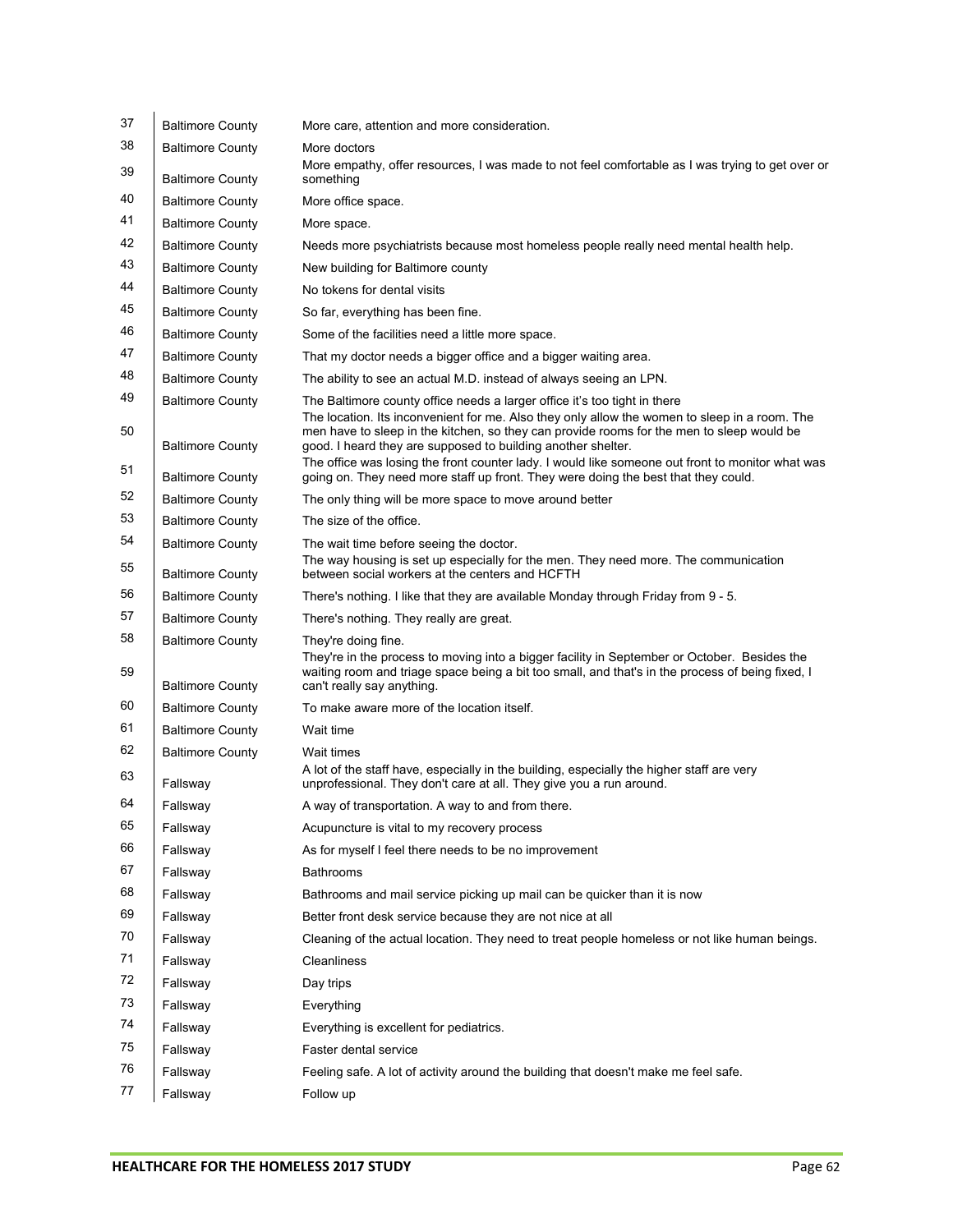| 78        | Fallsway             | For me nothing                                                                                                                                                                                                                                                                                                                                                                                                                                                                                                                                                                                                                                                                                                                                                                                                                                       |
|-----------|----------------------|------------------------------------------------------------------------------------------------------------------------------------------------------------------------------------------------------------------------------------------------------------------------------------------------------------------------------------------------------------------------------------------------------------------------------------------------------------------------------------------------------------------------------------------------------------------------------------------------------------------------------------------------------------------------------------------------------------------------------------------------------------------------------------------------------------------------------------------------------|
| 79        | Fallsway             | Get more staff in there.                                                                                                                                                                                                                                                                                                                                                                                                                                                                                                                                                                                                                                                                                                                                                                                                                             |
| 80        | Fallsway             | Getting into housing more quickly.                                                                                                                                                                                                                                                                                                                                                                                                                                                                                                                                                                                                                                                                                                                                                                                                                   |
| 81        | Fallsway             | Getting the resources need to help the other locations                                                                                                                                                                                                                                                                                                                                                                                                                                                                                                                                                                                                                                                                                                                                                                                               |
| 82<br>83  | Fallsway<br>Fallsway | Have more people working in the clinic.<br>Housekeeping could be better. They try really hard to keep up with everything. Their scheduling<br>needs to be better, with the amount of people they see and who are in and out of the building.                                                                                                                                                                                                                                                                                                                                                                                                                                                                                                                                                                                                         |
| 84        | Fallsway             | How long it takes to be seen                                                                                                                                                                                                                                                                                                                                                                                                                                                                                                                                                                                                                                                                                                                                                                                                                         |
| 85        | Fallsway             | I Can only thank the staff in nurse and Doctor that's take care of us giving each person a<br>blessing                                                                                                                                                                                                                                                                                                                                                                                                                                                                                                                                                                                                                                                                                                                                               |
| 86        | Fallsway             | I don't like the people outside. They are always hanging around the front of the building. I worry<br>about getting robbed or jumped.                                                                                                                                                                                                                                                                                                                                                                                                                                                                                                                                                                                                                                                                                                                |
| 87<br>88  | Fallsway<br>Fallsway | I got the help that I needed.<br>I had back surgery last year. Usually I would have no trouble getting access to the building. I<br>used the ramp. There are a lot of people who don't have anywhere to go. They bring their<br>belongings there. One day I went there and the ramp had people there with bags and clothing. I<br>had to leave my walker and take my time to try to walk into the building. It's difficult getting into<br>the building now. The other problem I had is that fights break out. One person was killed in a<br>fight so I'm kind of skittish with anxiety. I go there for my treatment. It became an issue, going<br>through a security clearance, with colored wristbands. People are intoxicated or high. The<br>building has become dirty, the bathrooms are filthy. It just became an uncomfortable<br>experience. |
| 89        | Fallsway             | I just need something more closer.                                                                                                                                                                                                                                                                                                                                                                                                                                                                                                                                                                                                                                                                                                                                                                                                                   |
| 90        | Fallsway             | I know they have to deal with a lot of people. I think they need more doctors and staff, so the<br>scheduling is better.                                                                                                                                                                                                                                                                                                                                                                                                                                                                                                                                                                                                                                                                                                                             |
| 91        | Fallsway             | I really can't answer that.                                                                                                                                                                                                                                                                                                                                                                                                                                                                                                                                                                                                                                                                                                                                                                                                                          |
| 92        | Fallsway             | I really don't know right now I'm new and I just started being seen here and staring here                                                                                                                                                                                                                                                                                                                                                                                                                                                                                                                                                                                                                                                                                                                                                            |
| 93        | Fallsway             | I should be able to get my test results and at least get the medications that I need.                                                                                                                                                                                                                                                                                                                                                                                                                                                                                                                                                                                                                                                                                                                                                                |
| 94        | Fallsway             | I think God for this place                                                                                                                                                                                                                                                                                                                                                                                                                                                                                                                                                                                                                                                                                                                                                                                                                           |
| 95        | Fallsway             | I think they should better the wait time when you pick up your medications.                                                                                                                                                                                                                                                                                                                                                                                                                                                                                                                                                                                                                                                                                                                                                                          |
| 96        | Fallsway             | I think they should hire more staff.                                                                                                                                                                                                                                                                                                                                                                                                                                                                                                                                                                                                                                                                                                                                                                                                                 |
| 97        | Fallsway             | I wish there was more mobile van.                                                                                                                                                                                                                                                                                                                                                                                                                                                                                                                                                                                                                                                                                                                                                                                                                    |
| 98        | Fallsway             | I would change the wait time to be seen and talk to someone.                                                                                                                                                                                                                                                                                                                                                                                                                                                                                                                                                                                                                                                                                                                                                                                         |
| 99<br>100 | Fallsway             | I would give more outreach. Have more outreach resources. Help people transition from their<br>homes to being homeless. Have someone in there we could confide in, if needed.<br>I would improve a lot of things. The facilities really need to be kept better. The bathrooms are<br>not kept well and the smell is bad. There are all different kinds of people coming in. There<br>should be some kind of screening, so people are at least clean. This way the smell would not be<br>so bad and other people would not get germs. I think the institution itself could do better work,<br>especially with people who come in from other countries and the homeless. You could go into<br>more depth with the care you are giving. Not enough is being done for those people, it's like you                                                        |
|           | Fallsway             | are just giving out band aids.                                                                                                                                                                                                                                                                                                                                                                                                                                                                                                                                                                                                                                                                                                                                                                                                                       |
| 101       | Fallsway             | I would improve on the downstairs area. It could be a little more organized and cleaner. The<br>bathrooms downstairs are horrible. They definitely need to be cleaned.<br>I would like to get a reminder about my doctor appointments, I would like them a day ahead of                                                                                                                                                                                                                                                                                                                                                                                                                                                                                                                                                                              |
| 102       | Fallsway             | the appointment, I never get them                                                                                                                                                                                                                                                                                                                                                                                                                                                                                                                                                                                                                                                                                                                                                                                                                    |
| 103       | Fallsway             | I would love to come work with you guys.                                                                                                                                                                                                                                                                                                                                                                                                                                                                                                                                                                                                                                                                                                                                                                                                             |
| 104       | Fallsway             | I would not improve anything.                                                                                                                                                                                                                                                                                                                                                                                                                                                                                                                                                                                                                                                                                                                                                                                                                        |
| 105       | Fallsway             | I would try to improve the cleanliness outside,the homeless camping out/sleeping there<br>I'd give them all a raise. I'm a vet. No one at Veterans Administration did anything for me. No                                                                                                                                                                                                                                                                                                                                                                                                                                                                                                                                                                                                                                                            |
| 106       | Fallsway             | one did anything until I came to Health Care for the Homeless.                                                                                                                                                                                                                                                                                                                                                                                                                                                                                                                                                                                                                                                                                                                                                                                       |
| 107       | Fallsway             | If they can speed up the wait time to be seen.                                                                                                                                                                                                                                                                                                                                                                                                                                                                                                                                                                                                                                                                                                                                                                                                       |
| 108       | Fallsway             | If you miss an appointment make getting your next appointment sooner rather than months out.<br>Use the TV so clients can watch while they wait like nature, history, health or news programs.<br>Check bathrooms on first floor for cleaning needs.                                                                                                                                                                                                                                                                                                                                                                                                                                                                                                                                                                                                 |
| 109       | Fallsway             | I'm not experienced enough with Health Care for Homeless. I'm going to leave that open.                                                                                                                                                                                                                                                                                                                                                                                                                                                                                                                                                                                                                                                                                                                                                              |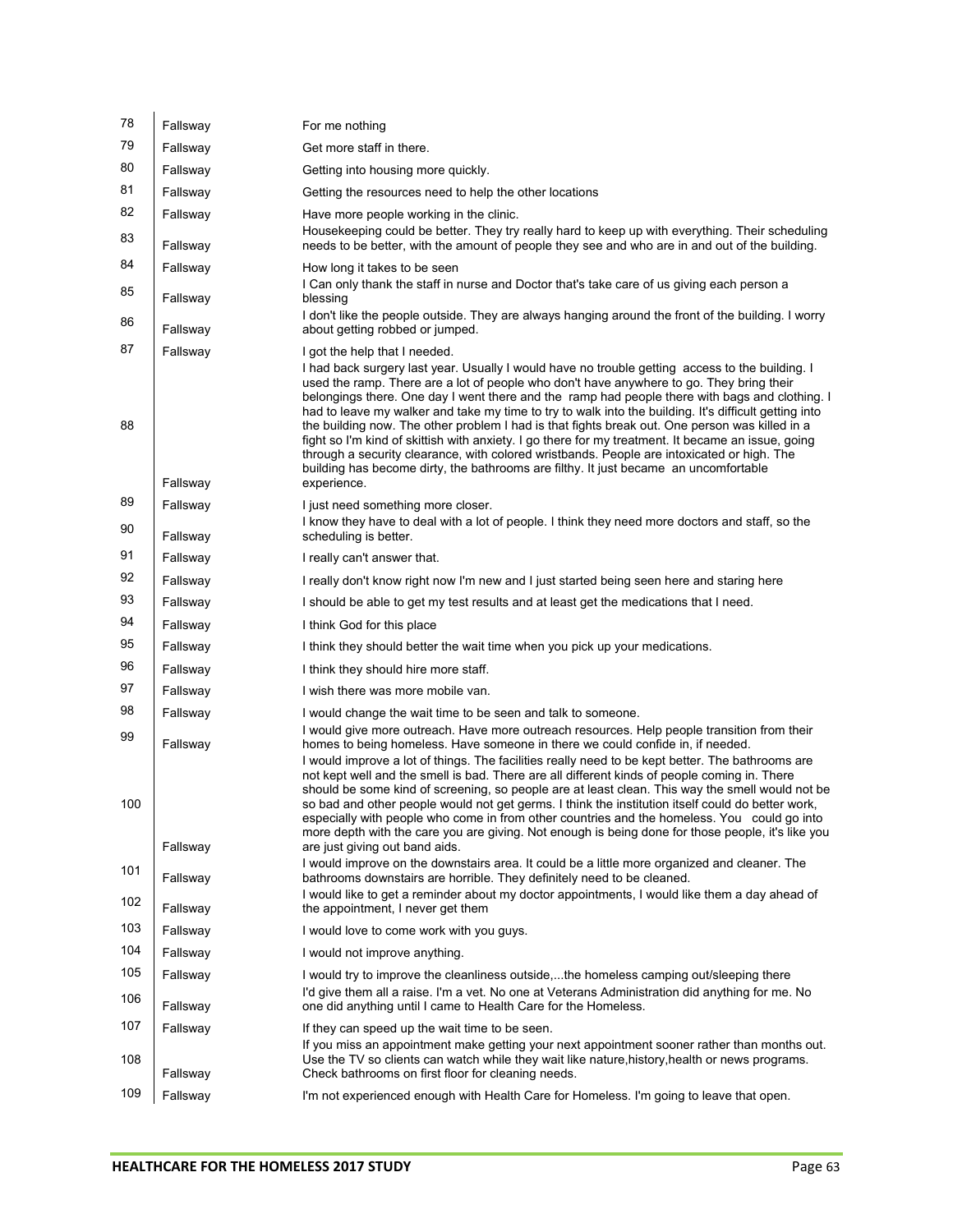| 110 | Fallsway | It all comes down to housing. There is none available. They are overcrowded and overwhelmed.                                                                                                                                                                     |
|-----|----------|------------------------------------------------------------------------------------------------------------------------------------------------------------------------------------------------------------------------------------------------------------------|
| 111 | Fallsway | It good now                                                                                                                                                                                                                                                      |
| 112 | Fallsway | It seems like they took the good doctors away when they moved. After I had surgery, I<br>mentioned I was having a problem. They ignored me and I got an infection in my stomach.                                                                                 |
| 113 | Fallsway | I've always had a great experience so there's nothing, really.                                                                                                                                                                                                   |
| 114 | Fallsway | Just the wait time when you don't have an appointment and the bathrooms being clean.                                                                                                                                                                             |
| 115 | Fallsway | Just wish I could give back to them somehow.                                                                                                                                                                                                                     |
| 116 | Fallsway | Keep coming when I have my appointments. When I have my appointments, to show up.                                                                                                                                                                                |
| 117 | Fallsway | Keep some of the riff-raff out of there.                                                                                                                                                                                                                         |
| 118 | Fallsway | Less wait time                                                                                                                                                                                                                                                   |
| 119 | Fallsway | Like improve their service with serving people. They only see a certain amount of people a day.                                                                                                                                                                  |
| 120 | Fallsway | Location                                                                                                                                                                                                                                                         |
| 121 | Fallsway | Longer hours                                                                                                                                                                                                                                                     |
| 122 | Fallsway | Make it where your loved ones can go back with you. Stop people from hanging out in front of<br>the building.                                                                                                                                                    |
| 123 | Fallsway | Make sure they bring more equipment. More chairs for us to wait.                                                                                                                                                                                                 |
| 124 | Fallsway | Maybe they could turn on the ty's during the day. Otherwise it's pretty efficient there.                                                                                                                                                                         |
| 125 | Fallsway | More employees.                                                                                                                                                                                                                                                  |
| 126 | Fallsway | More housings                                                                                                                                                                                                                                                    |
| 127 | Fallsway | More programs offered for people to get off of drugs.                                                                                                                                                                                                            |
| 128 | Fallsway | MORE SECURITY, PEOPLE ARE CRAZY                                                                                                                                                                                                                                  |
| 129 | Fallsway | More staffing.                                                                                                                                                                                                                                                   |
| 130 | Fallsway | Most things<br>Need more help getting out of difficult programs to get in the one that offers the help that                                                                                                                                                      |
| 131 | Fallsway | actually provides legit services. Even when things seem impossible there needs to be a way to<br>find the help we need.                                                                                                                                          |
| 132 | Fallsway | Once you get there in the morning, them picking and choosing what is important. I don't like<br>that. I feel like a breast exam is very important. That should be addressed right away. That<br>would deter a patient to not come back.                          |
| 133 | Fallsway | Open more locations so that they're not over crowded.                                                                                                                                                                                                            |
| 134 | Fallsway | Phone service                                                                                                                                                                                                                                                    |
| 135 | Fallsway | Provide breakfast in the lobby                                                                                                                                                                                                                                   |
| 136 | Fallsway | Put me back on the regular drip of morphine.                                                                                                                                                                                                                     |
| 137 | Fallsway | Shorten the wait time.                                                                                                                                                                                                                                           |
| 138 | Fallsway | Some of the front ladies that check you in for appointments could be a little nicer and respectful<br>and THE BATHROOMS YUCKY need toilet seat covers                                                                                                            |
| 139 | Fallsway | Sometimes a lot of people would be sitting outside.<br>Staff leaving without you knowing in advance. It can be hard to get to know new staff. Improve                                                                                                            |
| 140 |          | staff understanding about how we as clients feel. When I suffered so many losses (death), staff<br>didn't understand the gravity of my grief and I wish that they could have understood. HCH                                                                     |
|     | Fallsway | should have grief group. We also need classes like GED classes<br>The automated phone system used to let you put the letters of your provider to allow you to<br>leave them a message on their extension. I had to get their #'s directly n store in my phone in |
| 141 | Fallsway | case I'm running late or really need to leave them a message without going through the whole<br>automated system. That is the only improvement is to go back to old automated phone system<br>everything else l've experienced has been great                    |
| 142 | Fallsway | The bathrooms                                                                                                                                                                                                                                                    |
| 143 | Fallsway | The bathrooms need attention. I'd like quicker referral service and quicker scheduling of<br>appointments.                                                                                                                                                       |
| 144 | Fallsway | the bathrooms, especially on the first floor, could use/need better cleaning                                                                                                                                                                                     |
| 145 | Fallsway | The customer service skills. The front desk is horrible. Whatever level or condition the people<br>are coming in with, don't treat them as though. Treat them as a human being.                                                                                  |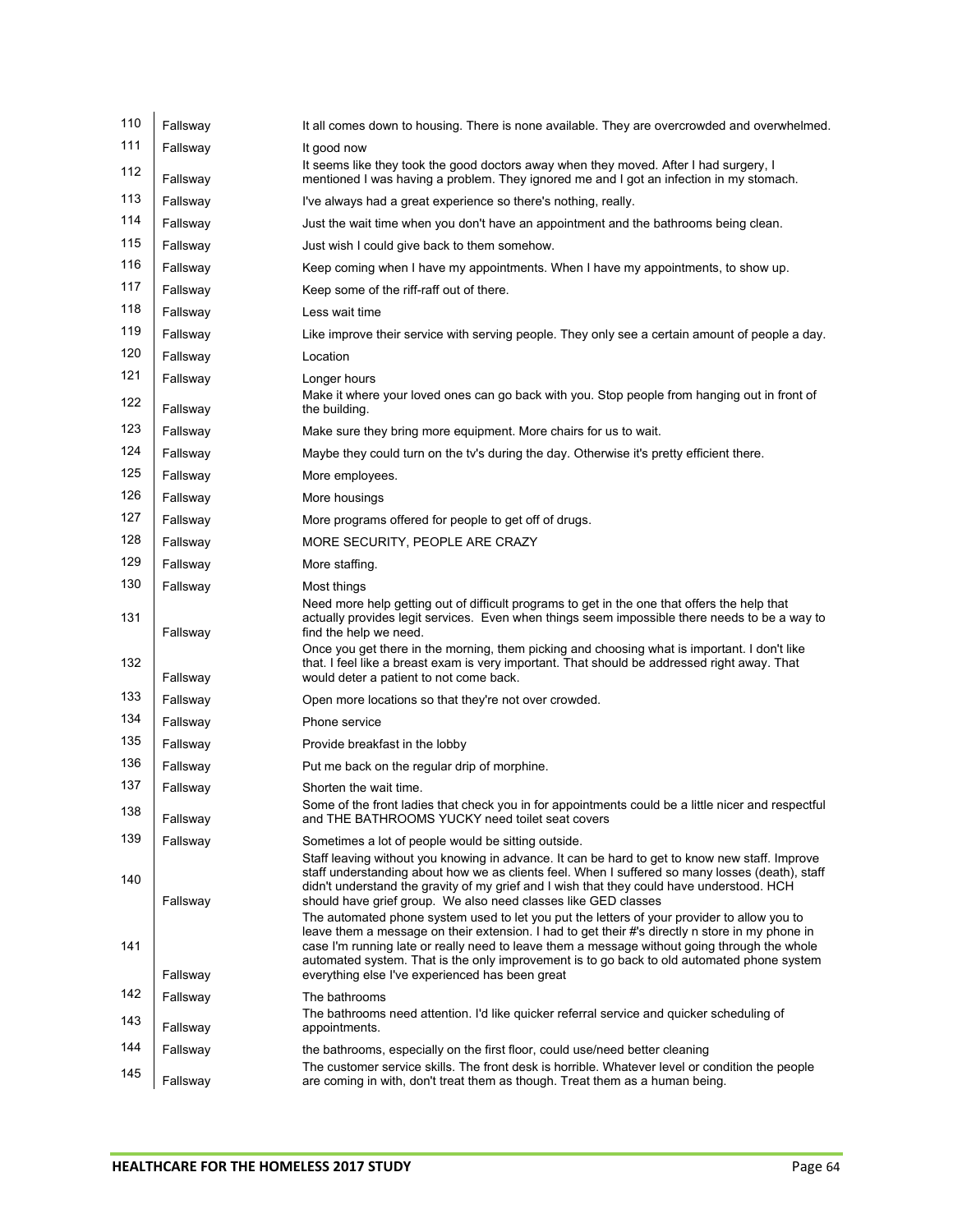| 146        | Fallsway | The employees could be more knowledgeable of the services that are provided. They could also<br>be more professional, especially the counter and desk people.                                                                                                   |
|------------|----------|-----------------------------------------------------------------------------------------------------------------------------------------------------------------------------------------------------------------------------------------------------------------|
| 147        | Fallsway | The help the people.                                                                                                                                                                                                                                            |
| 148        | Fallsway | The length of time you have to wait for an appointment.                                                                                                                                                                                                         |
| 149        | Fallsway | the location, once you get to the place, the sanitation is bad, something needs to be done to<br>improve right outside the building, people spit and urinate, the smell is almost unbearable.                                                                   |
| 150        | Fallsway | The look                                                                                                                                                                                                                                                        |
| 151        | Fallsway | The overall wait times for services when you have an appointment.                                                                                                                                                                                               |
| 152        | Fallsway | The providers getting back to you. They can be more quick about it.                                                                                                                                                                                             |
| 153        | Fallsway | The security.                                                                                                                                                                                                                                                   |
| 154        | Fallsway | The time they open. It's maybe where they're at. When I went I tried to be there when they<br>open. People are sleep out there. There's not much you can change.<br>The wait time could be better. I understand there are a lot of people going there. A lot of |
| 155        | Fallsway | homeless people just sign up for some type of service so they have someplace to sit for the day.<br>They don't always need the care.                                                                                                                            |
| 156        | Fallsway | The wait time could improve, and some of staff have an bad attitude that they can leave at<br>home.                                                                                                                                                             |
| 157        | Fallsway | THE WAIT TIME ON THE MEALS, AND IF YOUR NOT THERE AT A CERTAIN TIME YOU<br>LOSE YOUR BED.                                                                                                                                                                       |
| 158        | Fallsway | The waiting room. Make it calmer                                                                                                                                                                                                                                |
| 159        | Fallsway | the waiting time for an appointment is an issue but a lot of people are in there for care                                                                                                                                                                       |
| 160        | Fallsway | The way it smells.                                                                                                                                                                                                                                              |
| 161        | Fallsway | There is nothing to improve.                                                                                                                                                                                                                                    |
| 162        | Fallsway | There needs to be more space.                                                                                                                                                                                                                                   |
| 163        | Fallsway | There's more patients than doctor, so they have to cancel appointments because it's too much.                                                                                                                                                                   |
| 164        | Fallsway | There's nothing. It's a good place that helps people.                                                                                                                                                                                                           |
| 165        | Fallsway | They could be more upfront, more focused, more considerate in a positive way.                                                                                                                                                                                   |
| 166        | Fallsway | They could clean their bathrooms up a little better.                                                                                                                                                                                                            |
| 167        | Fallsway | They could improve maintaining and keeping up with homeless people They're doing pretty<br>good, especially in the wintertime. They have shelters.                                                                                                              |
| 168        | Fallsway | They do not have a job program.                                                                                                                                                                                                                                 |
| 169        | Fallsway | They need a bigger building so they can service more people.                                                                                                                                                                                                    |
| 170        | Fallsway | They need more providers. Instead of the one facility they could branch out a little bit.                                                                                                                                                                       |
| 171        | Fallsway | They need to improve the wait time when you have an appointment.                                                                                                                                                                                                |
| 172<br>173 | Fallsway | To continue to provide the best possible care at even better cost to the homeless.<br>To have food available to us while we are waiting. The wait time can be long and sometimes                                                                                |
|            | Fallsway | I've been starving while waiting for an appointment.                                                                                                                                                                                                            |
| 174        | Fallsway | To have more clinics available.                                                                                                                                                                                                                                 |
| 175        | Fallsway | To have someone who can translate for Spanish speaking people.                                                                                                                                                                                                  |
| 176        | Fallsway | To have them funded more money so that they can help other people who need it.                                                                                                                                                                                  |
| 177        | Fallsway | To many personal should stop trying to go over the boundaries they are assigned to                                                                                                                                                                              |
| 178        | Fallsway | To treat all people who needs the help.                                                                                                                                                                                                                         |
| 179        | Fallsway | Turn the ty back on                                                                                                                                                                                                                                             |
| 180        | Fallsway | Wait                                                                                                                                                                                                                                                            |
| 181        | Fallsway | Wait time                                                                                                                                                                                                                                                       |
| 182        | Fallsway | Wait time                                                                                                                                                                                                                                                       |
| 183        | Fallsway | Wait times for walk-ins                                                                                                                                                                                                                                         |
| 184        | Fallsway | Waiting for help                                                                                                                                                                                                                                                |
| 185        | Fallsway | When they wait on the people to be more courteous and understanding.                                                                                                                                                                                            |
| 186        | Fallsway | Yeah, access to a therapist, wait times are too long, and access to a case manager.                                                                                                                                                                             |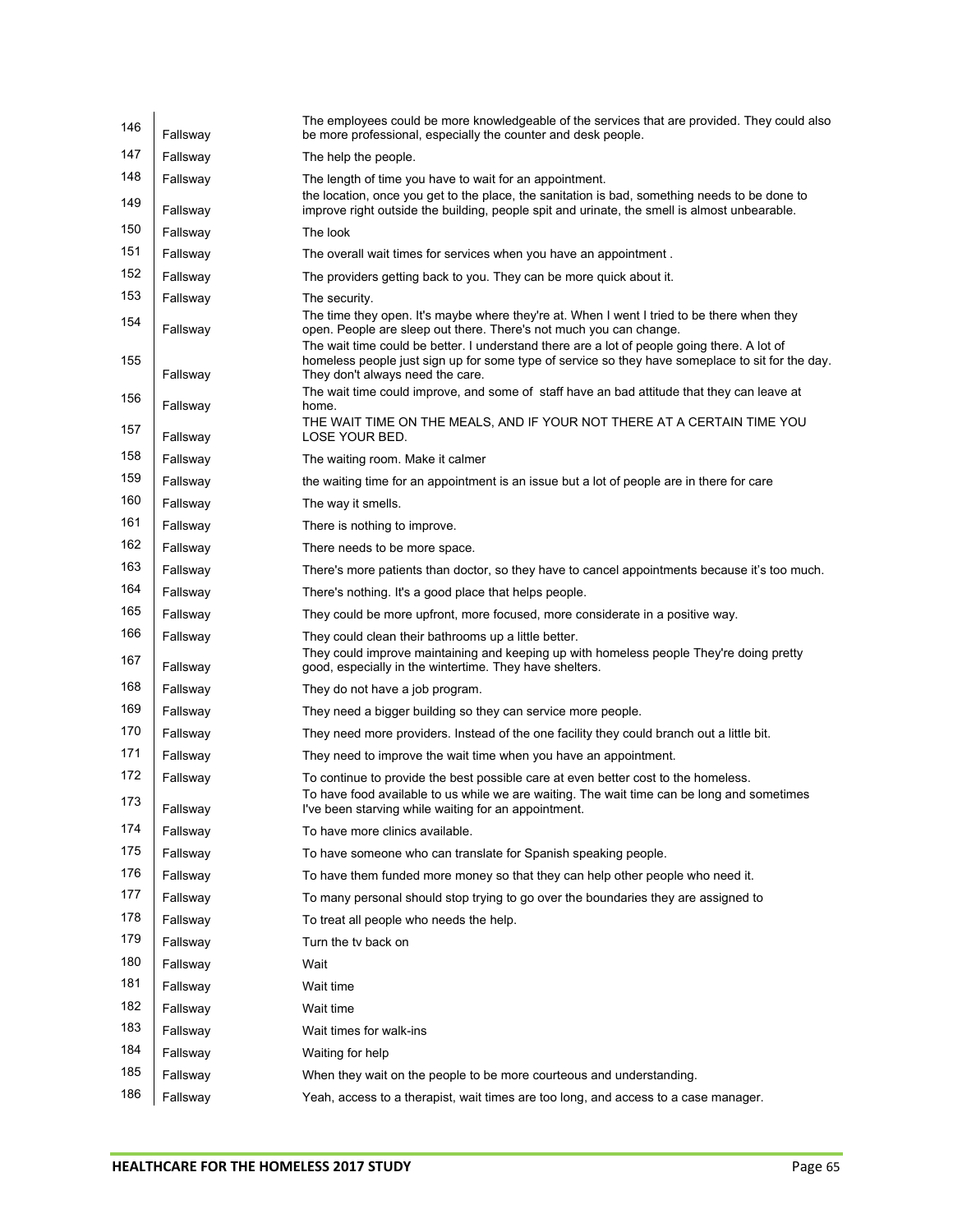| 187        | <b>West Baltimore</b>                          |                                                                                                                                                                                                                                                                                                                                                                                                                                                                                                                                                          |
|------------|------------------------------------------------|----------------------------------------------------------------------------------------------------------------------------------------------------------------------------------------------------------------------------------------------------------------------------------------------------------------------------------------------------------------------------------------------------------------------------------------------------------------------------------------------------------------------------------------------------------|
| 188        | <b>West Baltimore</b>                          | As far as confidential, keep confidential to themselves and help a person if they need help.                                                                                                                                                                                                                                                                                                                                                                                                                                                             |
| 189<br>190 | <b>West Baltimore</b><br><b>West Baltimore</b> | Communication between clinics<br>Dental - fixing my teeth. They didn't even call me for my appointment. I called to make an<br>appointment and they said that the appointment was two or three months out and they never<br>called me to set it up. This was about a year and a half ago. And now my teeth are worse off<br>than they were and that's why I don't go there anymore. I switched my healthcare over to them,<br>made them my primary and it was all for nothing. Then I switched back to my regular doctor<br>because they didn't perform. |
| 191        | <b>West Baltimore</b>                          | Even quicker waiting times                                                                                                                                                                                                                                                                                                                                                                                                                                                                                                                               |
| 192        | <b>West Baltimore</b>                          | Ever is ok                                                                                                                                                                                                                                                                                                                                                                                                                                                                                                                                               |
| 193        | West Baltimore                                 | Everything I see is good.                                                                                                                                                                                                                                                                                                                                                                                                                                                                                                                                |
| 194        | <b>West Baltimore</b>                          | Everything is all right.                                                                                                                                                                                                                                                                                                                                                                                                                                                                                                                                 |
| 195        | <b>West Baltimore</b>                          | Everything is fine as far as getting a translator for me.                                                                                                                                                                                                                                                                                                                                                                                                                                                                                                |
| 196        | <b>West Baltimore</b>                          | Everything is fine with me.                                                                                                                                                                                                                                                                                                                                                                                                                                                                                                                              |
| 197        | <b>West Baltimore</b>                          | Everything is good.<br>EVERYTHING IS OK, LIKE I SAID. I WOULDN'T IMPOROVE NOTHING, THEY'RE DOING                                                                                                                                                                                                                                                                                                                                                                                                                                                         |
| 198        | <b>West Baltimore</b>                          | THE BEST THEY CAN.                                                                                                                                                                                                                                                                                                                                                                                                                                                                                                                                       |
| 199        | <b>West Baltimore</b>                          | Everything ok with me.                                                                                                                                                                                                                                                                                                                                                                                                                                                                                                                                   |
| 200        | <b>West Baltimore</b>                          | EXTEND THE HOURS THIER THERE                                                                                                                                                                                                                                                                                                                                                                                                                                                                                                                             |
| 201        | <b>West Baltimore</b>                          | For them to stay on top of the restrooms.                                                                                                                                                                                                                                                                                                                                                                                                                                                                                                                |
| 202        | <b>West Baltimore</b>                          | Get a better place.                                                                                                                                                                                                                                                                                                                                                                                                                                                                                                                                      |
| 203        | <b>West Baltimore</b>                          | Health care for the homeless guides me on direction that will allow me to improve my life.                                                                                                                                                                                                                                                                                                                                                                                                                                                               |
| 204        | <b>West Baltimore</b>                          | Help with housing. Still homeless.                                                                                                                                                                                                                                                                                                                                                                                                                                                                                                                       |
| 205        | <b>West Baltimore</b>                          | How they run it now is OK. I can't think of anything right off the top of my head.                                                                                                                                                                                                                                                                                                                                                                                                                                                                       |
| 206        | West Baltimore                                 | I can't really say what I would improve about it. Just more staff.                                                                                                                                                                                                                                                                                                                                                                                                                                                                                       |
| 207        | <b>West Baltimore</b>                          | I never had any problems.                                                                                                                                                                                                                                                                                                                                                                                                                                                                                                                                |
| 208        | <b>West Baltimore</b>                          | I really can't say. I never ran into a problem.                                                                                                                                                                                                                                                                                                                                                                                                                                                                                                          |
| 209        | <b>West Baltimore</b>                          | I SEE NOTHING WRONG WITH WAY IT'S FUNCTIONING RIGHT NOW.                                                                                                                                                                                                                                                                                                                                                                                                                                                                                                 |
| 210        | <b>West Baltimore</b>                          | I won't improve anything, they try to take care of you the best they can.                                                                                                                                                                                                                                                                                                                                                                                                                                                                                |
| 211        | <b>West Baltimore</b>                          | I would improve the appointment wait times.                                                                                                                                                                                                                                                                                                                                                                                                                                                                                                              |
| 212        | <b>West Baltimore</b>                          | I would improve the meals from Dietary for people who are diabetic.                                                                                                                                                                                                                                                                                                                                                                                                                                                                                      |
| 213        | <b>West Baltimore</b>                          | I wouldn't change a thing                                                                                                                                                                                                                                                                                                                                                                                                                                                                                                                                |
| 214<br>215 | <b>West Baltimore</b><br><b>West Baltimore</b> | I wouldn't change anything.<br>I'm working on transportation back and forth. I need a doctor script to get rides back and forth to<br>the hospital Sometimes I ask for things and they question me on it. I was going to school. I<br>didn't want to go back because of my depression. The doctor didn't want to write anything for<br>me on that. So, I'm not sure if I can go back to school or not.                                                                                                                                                   |
| 216        | <b>West Baltimore</b>                          | It's perfect the way it is, but maybe faster needs when prisoners come out of jail especialy the<br>narcotics ones                                                                                                                                                                                                                                                                                                                                                                                                                                       |
| 217        | <b>West Baltimore</b>                          | <b>JOBS. EMPLOYMENT HELP</b>                                                                                                                                                                                                                                                                                                                                                                                                                                                                                                                             |
| 218        | <b>West Baltimore</b>                          | Keep back braces for us                                                                                                                                                                                                                                                                                                                                                                                                                                                                                                                                  |
| 219<br>220 | <b>West Baltimore</b>                          | Make more locations that, all who are in need of medical support would be able too.<br>Make the drug health program more available. Most homeless people suffer from substance                                                                                                                                                                                                                                                                                                                                                                           |
|            | <b>West Baltimore</b>                          | abuse so that should be part the treatment from the start.                                                                                                                                                                                                                                                                                                                                                                                                                                                                                               |
| 221<br>222 | <b>West Baltimore</b><br><b>West Baltimore</b> | Me siren to my atendida y Doyle gracias al personal<br>ME. THEY HELP ME IMPROVE ME. I WANT ME TO BE BETTER BECAUSE THEY WANT ME<br>TO BE BETTER. YOU CAN SEE THROUGH THEM THEY ARE FOR REAL                                                                                                                                                                                                                                                                                                                                                              |
| 223        | <b>West Baltimore</b>                          | More caring people on bro.                                                                                                                                                                                                                                                                                                                                                                                                                                                                                                                               |
| 224        | <b>West Baltimore</b>                          | More locations                                                                                                                                                                                                                                                                                                                                                                                                                                                                                                                                           |
| 225        | <b>West Baltimore</b>                          | More locations.                                                                                                                                                                                                                                                                                                                                                                                                                                                                                                                                          |
|            |                                                |                                                                                                                                                                                                                                                                                                                                                                                                                                                                                                                                                          |